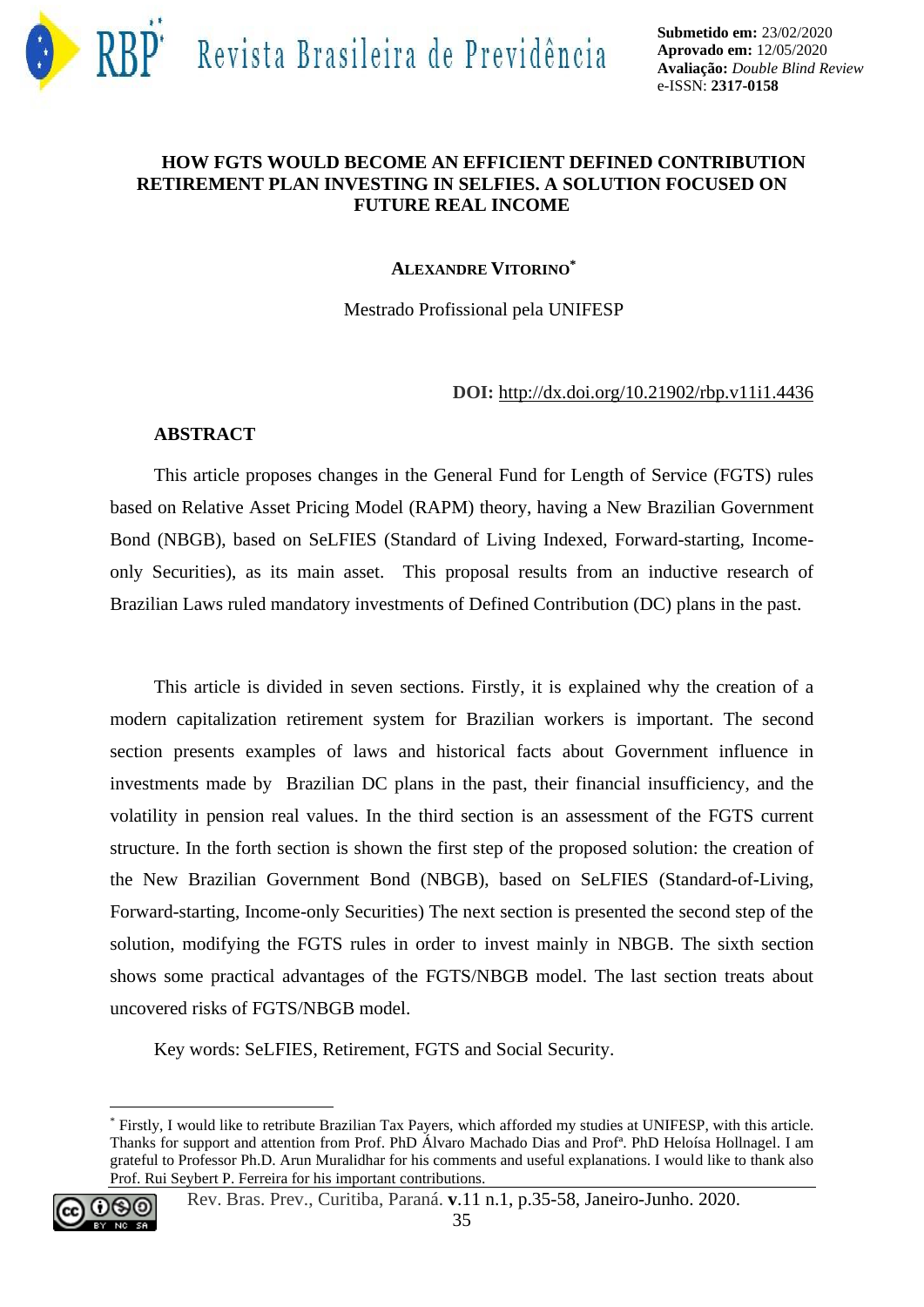

## **I. Why a DC plan is important for Brazilians**

**RBP** 

Giambiani and Sidone (2018) estimated Pay-As-You-Go (PAYG) pension ceiling should be lowered even more to a range between three to five Minimum Wages (MWs) in order to reaches its long run sustainability. Nowadays, Brazilian PAYG ceiling represents 5,8 MWs. So, lowering the PAYG ceiling is part of the long run solution for the PAYG sustainability. This effect can be partly seen, measuring the Brazilian PAYG pension ceiling in terms of quantity of minimum wages (MW), showed in Figure 1. It has decreased since the monetary reform of 1994. **Figure 1:** 



**Figure 1: PAYG ceiling pension in the quantity of MWs (1994 to 2019)**

Source: Ministério da Previdência Social and [http://www.consultor-](http://www.consultor-online.com/2015/06/o-valor-do-salario-de-beneficio-pago-no-inss-desde-1994.html)

[online.com/2015/06/o-valor-do-salario-de-beneficio-pago-no-inss-desde-1994.html,](http://www.consultor-online.com/2015/06/o-valor-do-salario-de-beneficio-pago-no-inss-desde-1994.html) in 19th Oct 2019. Calculation plotted by author.

Social Security (SS) actuarial unbalance is a problem for many countries and the replacement rate forecast is not encouraging. Second Soto (2017), the average replacement rate forecast for the Organization for Economic Co-operation and Development (OECD) member countries, may decrease from current 35% to 20% in 2060. Also to keep the replacement rate at 35%, a larger part of public expenditure channeled to retirements and pensions. In OECD countries, average SS expenditure was 4% of the GDP in 1990 and raised

36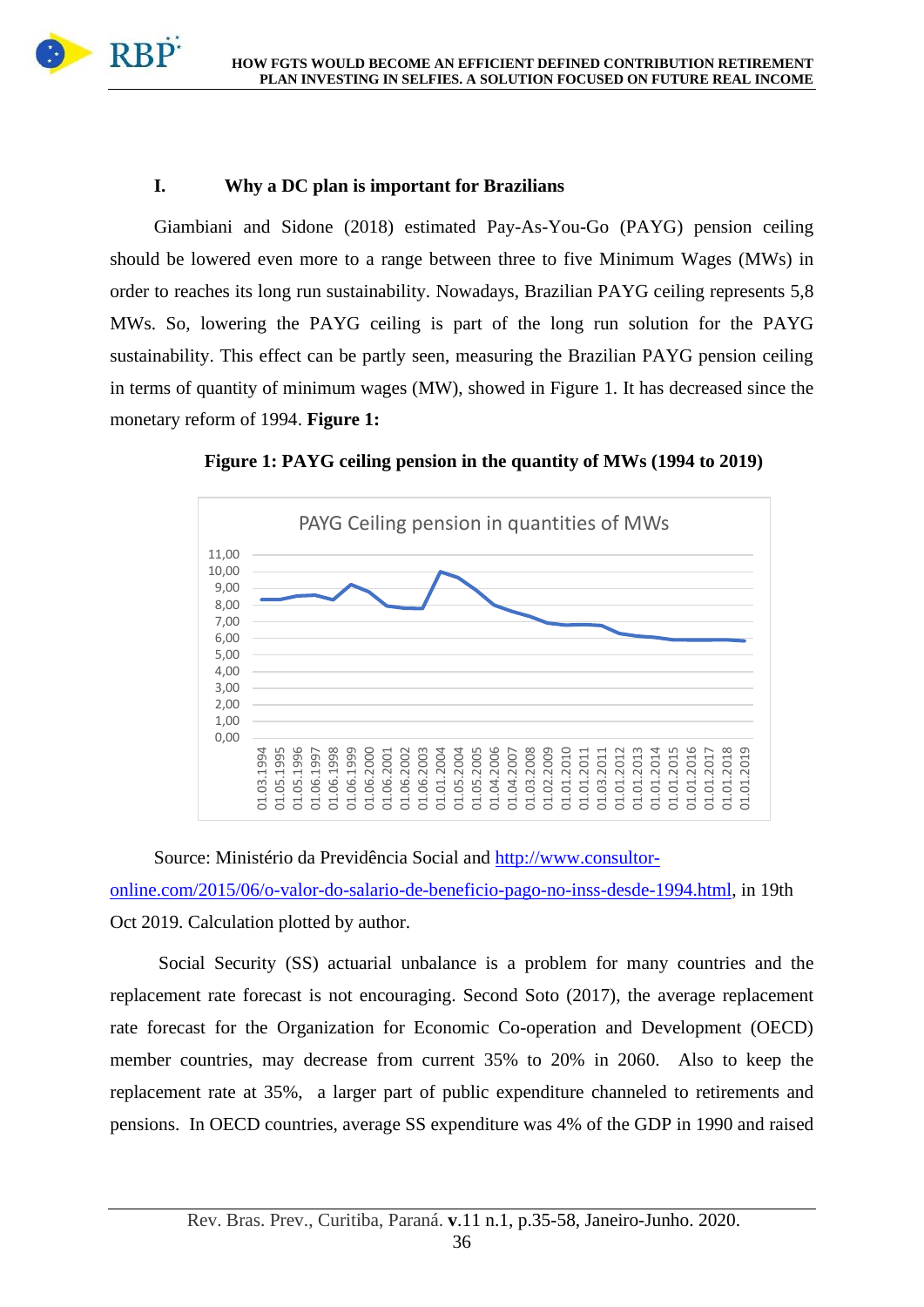to 9% in 2015. The researcher concludes that future generations will have to work longer and save more.

In 2019, Brazilian SS expenditure will reach 64,8% of total Government Expenditure, accordingly Brasil (2019a). The SS expenditure represented 14,6% of Brazilian GDP in 2018, but only 12% of Brazilians has 65 years old or more. To have an idea of the Brazilian SS unbalance, German SS expenditures represents 10% of GDP, having a elder population around 32%.

This unbalance would get even worse if nothing was done. The 2019 PAYG reform, in approval process by the Brazilian Congress, is a starting point to equate this unbalance, because the Brazilian populational dynamic is challenger for the SS actuarial equilibrium. The dependency rate official forecast shows an increase from 47% in 2010, to 67% in 2060 (Brasil, 2018).

Despite the fact that PAYG pension ceiling pension is broadly known (R\$ 6.101,06 for 2020), representing 5,83 MWs, a relevant part of higher income workers haven't engage to a complementary retirement plan. It seems a typical case of myopia which is measured in Brasil (2017a). This survey gives an idea of myopia and procrastination among Brazilian citizens in terms of a DC plan engagement.

It was applied the Toolkit Survey to 2002 people, between  $9<sup>th</sup>$  and  $13<sup>th</sup>$  of Abril 2015. As showed in Appendix 1, the MW in 2015 was R\$ 788,00 and the PAYG ceiling R\$ 4663,76. The survey appointed only 8,6% of interviewed, having a monthly income between 5 to 10 MWs (R\$ 3940 to R\$ 7880) , were contributing for complementary retirement plan. In the range of 10 to 20 MWs (R\$ 7880 to R\$ 15760), this ratio increased to 16%. It is an impressive low rate, since the RGPS ceiling pensions was 5,92 MWs at that time.

Resuming, the PAYG system is inefficient for a reposition rate represents more than 5 MWs. Second Brazilian Internal Revenue Service report, in Brasil (2017b), there were around 29 million tax payers<sup>1</sup> in 2016, and 13 million declared a month income higher than 5 MWs.

Milton Friedman (1990) accused PAYG systems with increasing deficits as the biggest Ponzi<sup>i</sup> scheme on earth, because this unbalanced arrangements cannot guarantee an expected replacement rate in the future. Given the scenario, police makers must to present a solution for the retirement saving increasing.

<sup>&</sup>lt;sup>1</sup> In 2017, the income tax started from a minimum annual income of R\$ 28.59,70.

Rev. Bras. Prev., Curitiba, Paraná. **v**.11 n.1, p.35-58, Janeiro-Junho. 2020.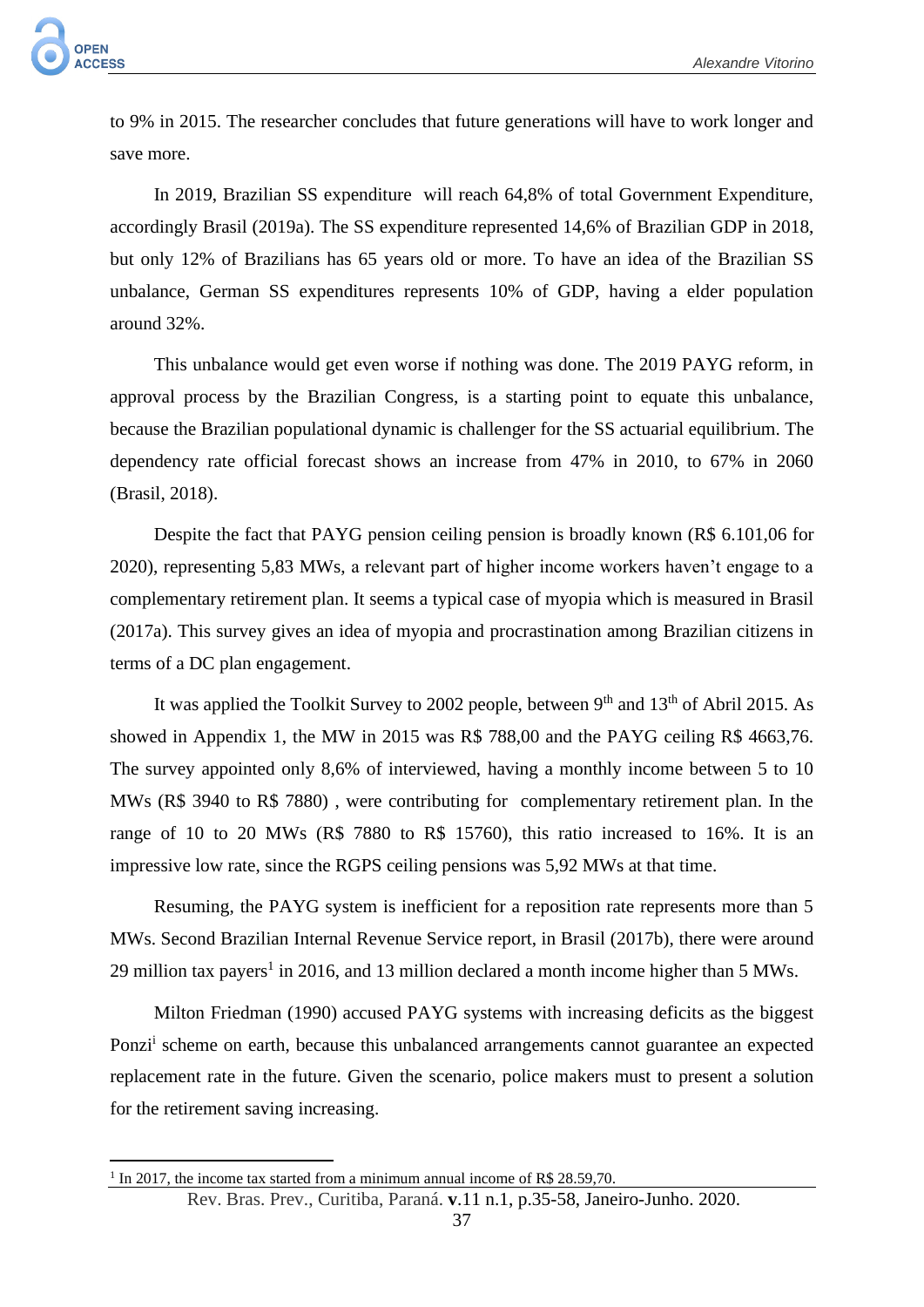

## **II. How Government influenced DC plans investment decisions**

One point not yet covered properly is why Brazilian DC plans failed in the past, despite pioneering. In the early times of the Brazilian Reign, retirement income was obtained through specific laws to some well connected individuals, a personal concession from the Emperor, approved by Senate. In the first half of XIX century, Emperor D. Pedro II had stimulated the creation of Montepio Institutes, in collective DC regime . Most of them had their financial resources exhausted due to precarious actuarial calculations and frauds (only MongeralAegon is still in the market, it has been operated since 1832).

The Montepio crisis demanded a State Council meeting, in 17<sup>th</sup> July of 1883, where Viscount of Muritiba<sup>ii</sup> declared that haircuts in pensions would not be considered a contractual breach (Brasil, 1883). It was the solution found for the insolvency problems of troubled institutes.

In 1923, the Eloy Chaves Law, established the first Retirement and Pension Funds (*Caixas de Aposentadoria e Pensão* - CAPs). CAPs were sponsored by companies individually, mostly state owned ones. Actuarial unbalances forces to the CAPs unification in Retirement and Pension Institutes (*Institutos de Aposentadoria e Pensões* - IAPs ), starting in 1933, still as collective DC plan. The IAPs were sponsored by workers categories and had a different contribution scheme. While CAPs were funded by employee and employers, the IAPs received contributions from companies, workers and Government.

In 1966, IAPs were unified again but this time in single national bureau, the Social Security National Institute (*Instituto Nacional de Previdência Social* – INPS). The consolidations of such DC plans took place partially to solve financial insufficiency and rules unification. Figure 2 shows the reserves over expenses of CAPs and IAPs down trend between 1923 and 1965.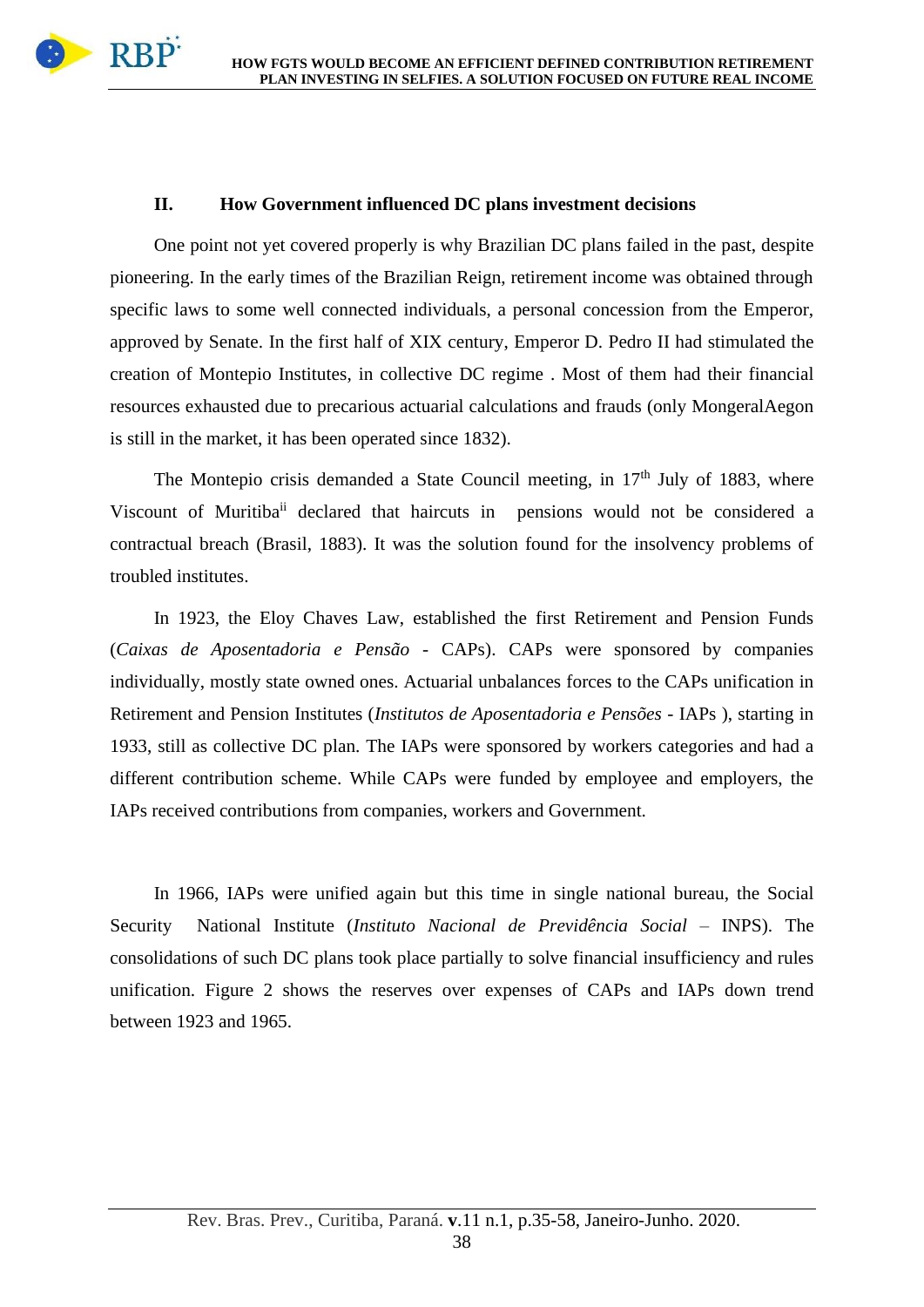

 **Figure 2: Reserves over expenses of CAPs and IAPs (1923 – 1965)**

Source: Oliveira e Teixeira (1989, p. 351). Data from Table IX. Plotted by the author.

Initially, the INPS had continue as a tripartite capitalization system, in a collective DC plan, but it became a PAYG regime in the same year it was stablished (1966). A change in the regulation allowed the National Treasury to cover eventual INPS financial deficits, which were imminent.

This article focuses on Government influence on investments decisions rather than loose concession rules, but the asset liability management (ALM) were jeopardized on both sides. Looses benefit concession rules, disregarding fair contributions, were used systematically as a gear for Government popularity improvement. An example was the abolishment of a minimum age to retirement in 1966 by the Congress, with support of the Brazilian President. Only in 2019 the minimum age was reintroduced in the SS Reform.

The using of financial reserves to fund public policies directly, far from fair market condition, or even below the actuarial hurdle rate, were not rare. Investments were made some times in a very poor credit conditions, without guarantees or insurances. Medical care system and housing programs received large amounts form CAPs and IAPs. Actuarial deficits were hidden by financial surpluses, especially in times of engagement increasing.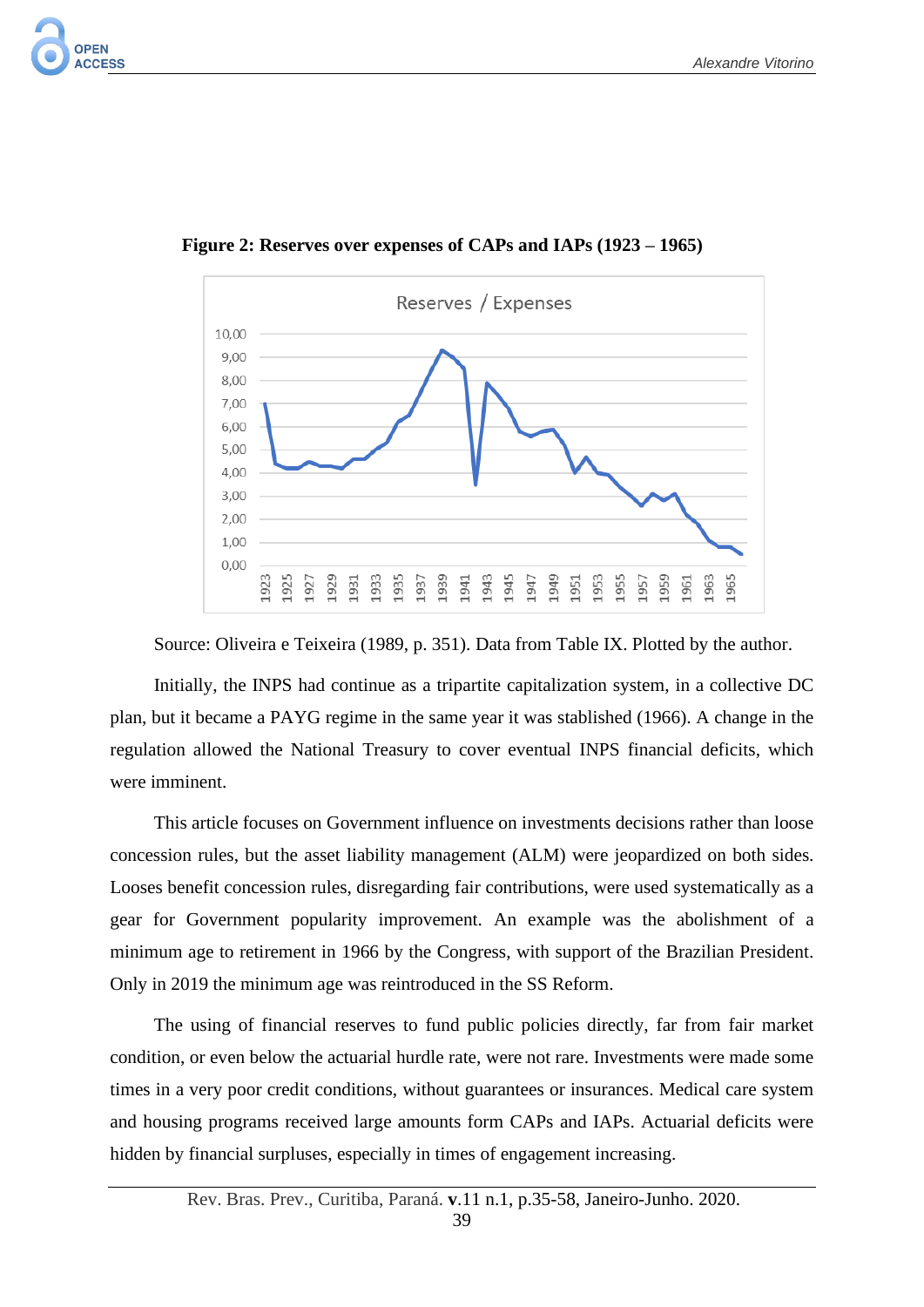### **HOW FGTS WOULD BECOME AN EFFICIENT DEFINED CONTRIBUTION RETIREMENT PLAN INVESTING IN SELFIES. A SOLUTION FOCUSED ON FUTURE REAL INCOME**

Focusing in the DC plans investment decision mandatory rules, it is evident the using of its reserves to create a cross subsidy system, allocating resources below even the inflation rate (Oliveira and Teixeira,1989). Law-decree 574/38 forced to invest in Banco do Brasil bonds to finance agrobusiness activity; Law-decree 3077/41 ruled investments in Banco do Brasil time deposits at 5% p.y. (less than the inflation rate); Law-decree 1834/39 forced to invest in loans to pulp and paper industry at 7% p.y., in a minimum fifteen year tenor (less than the inflation rate).

In Teixeira (1997), is mentioned IAPs were also "invited" to participate of Brazilian City urban development, building huge fancy houses and business buildings, which would be rented afterwards. There is no evidence of actuarial rates and liquidity requirements analyses prior investing. IAPs were forced to invest in state owned companies' shares like the Companhia Siderúrgica Nacional in 1941 (steel company). We can intuit that these investment, being mandatory, were far from fair market conditions.

Consequently, CAPs and IAPs could not maintain the real retirement income of their participants. In Oliveira and Teixeira (1989), there is an analyze of the real income volatility for retirees and pensioners between 1929 and 1966, plotted on Graphic 3. It was pointed a decrease of nearly 60% in the real value of retirements and pensions paid between 1929 and 1940 by the analyzed capitalization systems. The values paid in pensions came back to their 1929 real value only in 1966. The retirement values did not recover themselves completely, reaching 60% of the 1929 real values, in 1966. Pension values corresponded around 25% of the total amount paid by the DC plans, while retirement was 75% of the values.



**Figure 3: CAPs and IAPs retirement and pension real values.**

Source: Oliveira e Teixeira (1989, p. 351). Data from Table IX. Plotted by the author.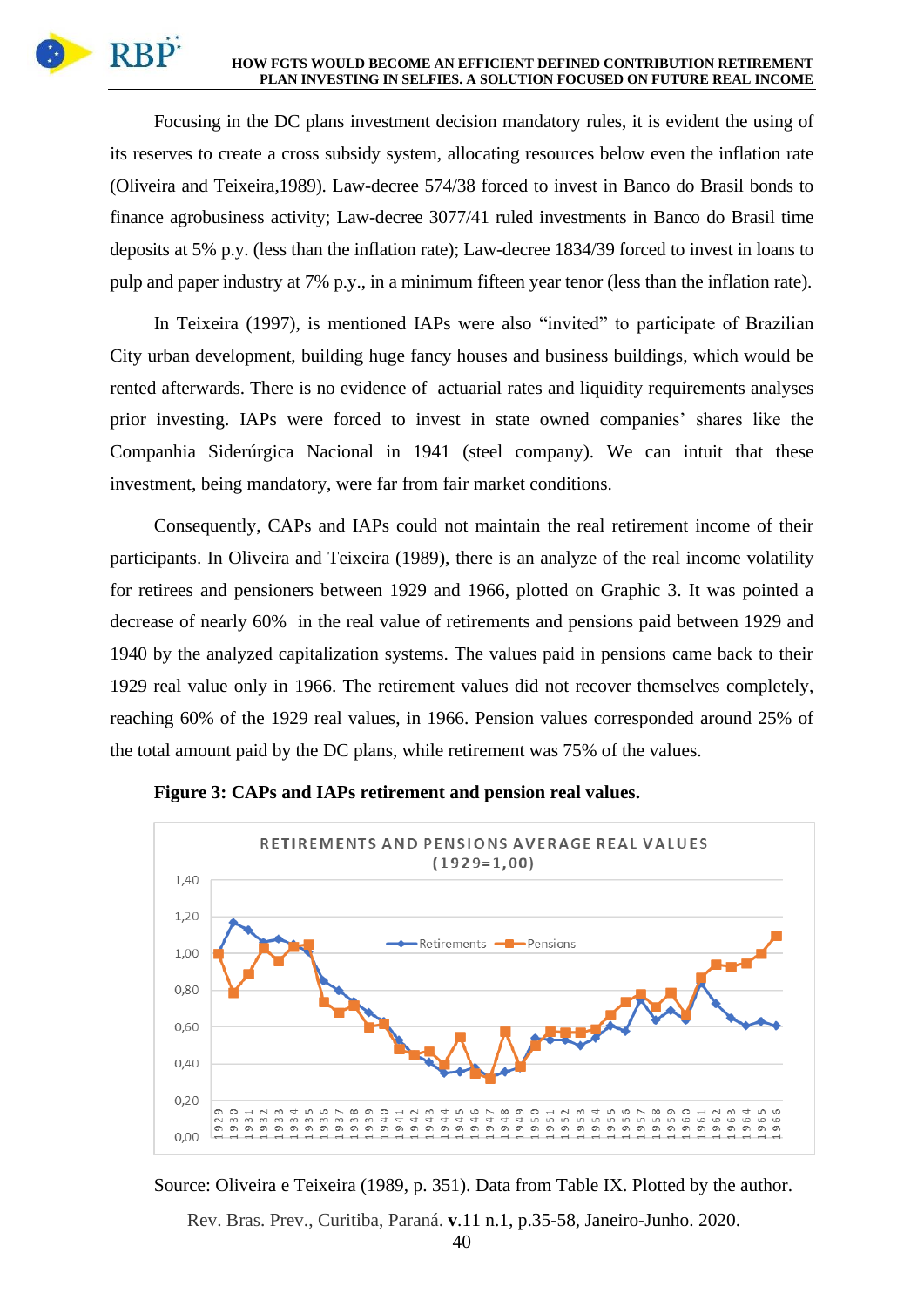The Montepios' asset liability mismatch had to be solved by nominal haircut, because annual inflation in the Imperial period were around 1%. Between 1929 and 1965 inflation rate hit two digits<sup>2</sup> in several times, creating a room for adjustment in real values.

Brazil currently has a particular structure, the FGTS, that should perform as a capitalization retirement plan and unemployment insurance integrated. It was created in 1966, through Institutional Act 2 (*Ato Institucional 2* - AI-2), by the Military Regime, as a counterpart of the extinction of the worker's 10-year employment stability. FGTS is a compulsory saving in tax free individual accounts. Employees have to deposit monthly 8% of formal workers' salary in FGTS individual accounts. Withdraws are permitted mostly in cases of: (i) down payment for the first residence, (ii) unemployment, (iii) retirement, (iv) when worker reaches the age of 65 years old and, (v) some specific diseases. FGTS does not offer any deaccumulation instruments, it pays a slump sum in the retirement event withdrawn.

Unfortunately FGTS became a cheap source for public policy financing mainly to low income housing programs and sewing project finance for municipalities , repeating partially CAPs and IAPs *modus operandi*. As expected in cases of crossed subsidy environment, the FGTS profitability is controlled. It has been kept far below from other investment alternatives commonly offered by retail banks.

## **III. What is wrong with FGTS?**

Firstly, FGTS is a "mandatory right" of Brazilian formal workers, guaranteed by the Constitution. Given its low profitability, it has been a privilege not to participate.

FGTS deposits has been remunerated by the Referential Rate (*Taxa Referencial* - TR) plus 3% p.y. since 1992. TR is calculated by BACEN, being the resultant of average rate for 30 days time deposits of the thirty largest banks operating locally, less an unveiled reducer factor. TR has been flat (zero) since September 2017 (exoterically!).

The TR+3%aa profitability has ran below the inflation rate systematically since 1999, as showed in Table 2. In order to enhance the FGTS profitability, since 2017, deposits has been remunerated also by the FGTS mark to market (MtM) results, plus TR+3%aa. Regarding the

<sup>2</sup> For an analysis of Brazilian inflation rate from 1930 to 1989, please see: Munhoz, Décio G. (1997): Inflação Brasileira: Os ensinamentos desde a crise dos anos 30, Economia Contemporanea n. 1 – Jan-Jul., at: [http://www.ie.ufrj.br/images/pesquisa/publicacoes/rec/REC%201/REC\\_1.1\\_03\\_Inflacao\\_brasileira\\_os\\_ensiname](http://www.ie.ufrj.br/images/pesquisa/publicacoes/rec/REC%201/REC_1.1_03_Inflacao_brasileira_os_ensinamentos_desde_a_crise_dos_anos_30.pdf) [ntos\\_desde\\_a\\_crise\\_dos\\_anos\\_30.pdf,](http://www.ie.ufrj.br/images/pesquisa/publicacoes/rec/REC%201/REC_1.1_03_Inflacao_brasileira_os_ensinamentos_desde_a_crise_dos_anos_30.pdf) on 5th of November of 2019.

Rev. Bras. Prev., Curitiba, Paraná. **v**.11 n.1, p.35-58, Janeiro-Junho. 2020.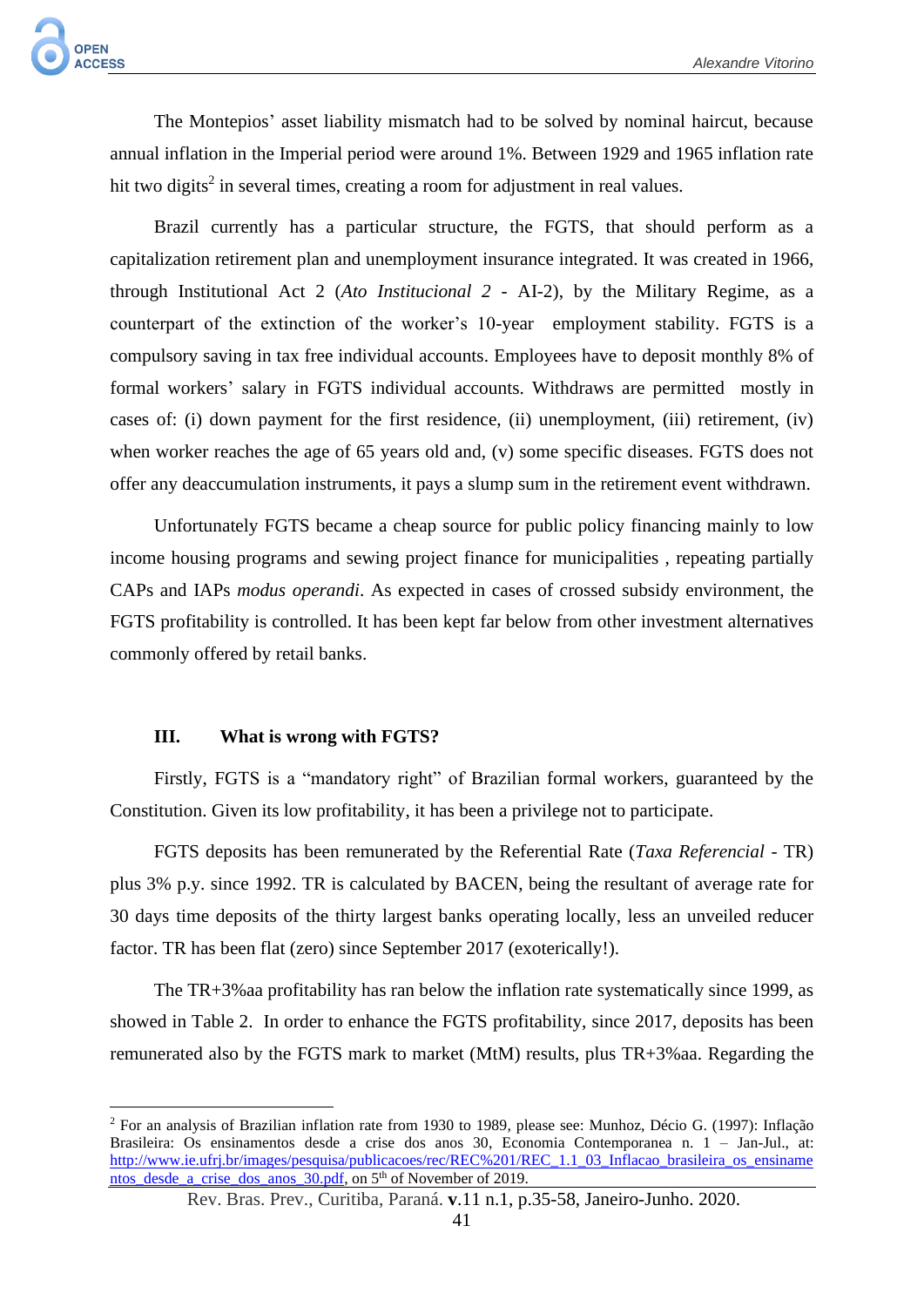

year of 2017, 50% of the MTM results were distributed to depositors. It represented an extra profitability<sup>3</sup> of  $+1,72\%$ . In 2018 there was a change in the law and it was distributed 100% of the MtM, representing around  $+3\%$  on TR $+3\%$  p.y. regular profitability<sup>4</sup>.

These extra profitability helped the FGTS performance to overcame the Índice de Preços ao Consumidor Amplo<sup>5</sup> (IPCA) in 2017 and 2018, as shown in Table 1. In terms of investment opportunity, in example, FGTS performed far below the Interbank Overnight Loan (Certificado de Depósitos Interbancários- CDI), even considering 15% taxation<sup>6</sup>, from 1999 to 2017. Only in 2018, due to the MtM results, FGTS had a higher performance comparing to the CDI.

|           |        | <b>FGTS</b>      |             | <b>CDI</b> (less | FGTS-       |
|-----------|--------|------------------|-------------|------------------|-------------|
| Year      | TR     | $(TR+3\%aa+MtM)$ | <b>IPCA</b> | 15% taxation)    | <b>IPCA</b> |
| 1999      | 5,73%  | 8,90%            | 8,94        | 21,36%           | $-0,04%$    |
| 2000      | 2,10%  | 5,16%            | 5,97        | 14,72%           | $-0,77%$    |
| 2001      | 2,29%  | 5,35%            | 7,67        | 14,69%           | $-2,15%$    |
| 2002      | 2,80%  | 5,89%            | 12,53       | 16,24%           | $-5,90%$    |
| 2003      | 4,65%  | 7,79%            | 9,30        | 19,76%           | $-1,38%$    |
| 2004      | 1,82%  | 4.87%            | 7,60        | 13,73%           | $-2,53%$    |
| 2005      | 2,83%  | 5,92%            | 5,69        | 16,15%           | 0,22%       |
| 2006      | 2,04%  | 5,10%            | 3,14        | 12,78%           | 1,90%       |
| 2007      | 1,45%  | 4,49%            | 4,45        | 10,05%           | 0,04%       |
| 2008      | 1,63%  | 4,68%            | 5,90        | 10,61%           | $-1,15%$    |
| 2009      | 0,71%  | 3,73%            | 4,31        | 8,40%            | $-0,56%$    |
| 2010      | 0,69%  | 3,71%            | 5,90        | 8,29%            | $-2,07%$    |
| 2011      | 1,21%  | 4,24%            | 6,50        | 9,86%            | $-2,12%$    |
| 2012      | 0,29%  | 3,30%            | 5,83        | 7,14%            | $-2,39%$    |
| 2013      | 0,19%  | 3,20%            | 5,91        | 6,85%            | $-2,56%$    |
| 2014      | 0,86%  | 3,88%            | 6,40        | 9,19%            | $-2,36%$    |
| 2015      | 1,80%  | 4,85%            | 10,67       | 11,28%           | $-5,26%$    |
| 2016      | 2,01%  | 7,10%            | 6,28        | 11,90%           | 0,77%       |
| 2017      | 0,60%  | 3,61%            | 2,94        | 8,44%            | 0,65%       |
| 2018      | 0,00%  | 6,18%            | 3,74        | 5,46%            | 2,35%       |
| Accumulat | 42,16% | 169,78%          | 249,5       | 825,24%          | $-22,82%$   |

**Table 1: FGTS, IPCA and CDI performances from 1999 to 2019**

3 It represents a profitability of 3,61% in 2017. Available at: [https://www.correiobraziliense.com.br/app/noticia/economia/2018/01/18/internas\\_economia,653994/rendimento](https://www.correiobraziliense.com.br/app/noticia/economia/2018/01/18/internas_economia,653994/rendimento-do-fgts-supera-a-inflacao-pela-primeira-vez-em-dez-anos.shtml) [-do-fgts-supera-a-inflacao-pela-primeira-vez-em-dez-anos.shtml.](https://www.correiobraziliense.com.br/app/noticia/economia/2018/01/18/internas_economia,653994/rendimento-do-fgts-supera-a-inflacao-pela-primeira-vez-em-dez-anos.shtml) November 6, 2019. 4 It represents a profitability of 6,18% in 2018. Available at: [http://agenciabrasil.ebc.com.br/economia/noticia/2019-08/maior-rendimento-do-fgts-exige-atencao-na-hora-do](http://agenciabrasil.ebc.com.br/economia/noticia/2019-08/maior-rendimento-do-fgts-exige-atencao-na-hora-do-saque)[saque.](http://agenciabrasil.ebc.com.br/economia/noticia/2019-08/maior-rendimento-do-fgts-exige-atencao-na-hora-do-saque) November 6, 2019.

<sup>5</sup> IPCA is a well known Consumer Price Index. It has been used by Brazilian Central Bank (BACEN) for the Inflation Target System since it started in 1999. FOCUS Report is weekly released by BACEN with the market average forecast for IPCA among other macroeconomics indicators.

<sup>6</sup> Brazilian taxation on fixed income instruments depends on investment tenor: 22,5% until 180 days, 20% between 181 and 260 days, 17,5% between 361 and 720 days, and 15% for investments longer than 721 inclusive. For retirement saving instruments comparation commonly it is used 15% taxation.

Rev. Bras. Prev., Curitiba, Paraná. **v**.11 n.1, p.35-58, Janeiro-Junho. 2020.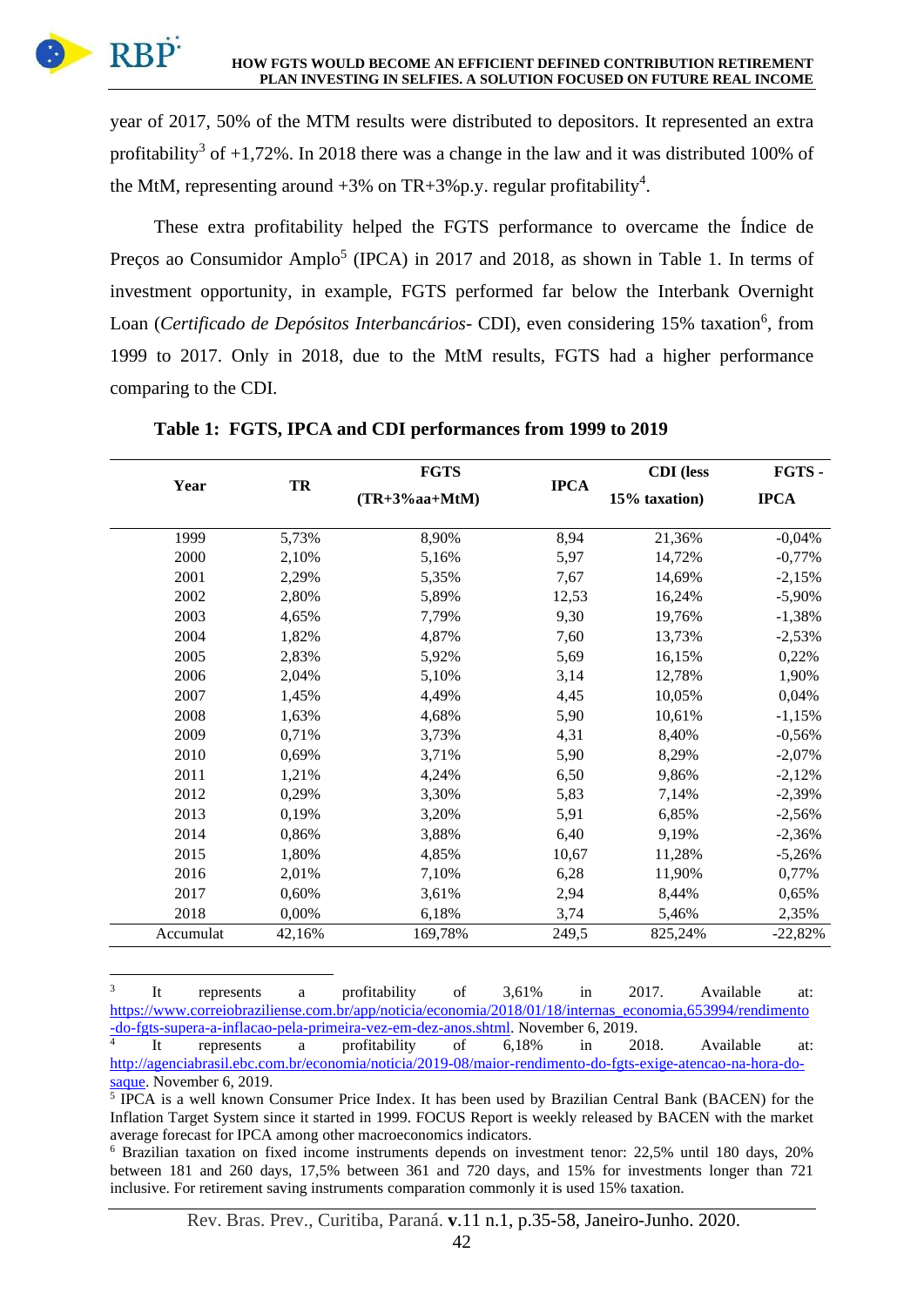Source: BACEN and Bloomberg. FGTS calculations by the author.

The FGTS MtM deserves a remark. The FGTS balance sheet showed R\$ 529 billion in December 2018. [\(http://www.fgts.gov.br/Pages/sobre-fgts/relatorio-demonstracao.aspx,](http://www.fgts.gov.br/Pages/sobre-fgts/relatorio-demonstracao.aspx) in 19th October 2019). It had around R\$ 28 billion in cash, R\$ 93 billion in government bonds and R\$ 50 billion in securities, all these investments could be easily marked to market. Nonetheless, FGTS invested around R\$ R\$ 351 billion in credit operations to municipalities and government social programs (credit conditions are not disclosure), being difficult to assess their fair prices. The FGTS MtM has no transparency since the conditions of each operation is partially disclosure.

TR, as an index for retirement saving, is also inappropriate considering the RAPM perspective. The Pearson correlation between TR and IPCA measured in terms of annual changes between 1999 and 2018 is 0,56, as showed in Table 2. TR showed 0,97 correlation with the overnight interbank loan rate (CDI) in the same period. So, TR is much more correlated to short term risk free interest rate than inflation rate. It means that FGTS reflects a Capital Asset Pricing Model (CAPM) type model, rather RAPM.

|                  | <b>TR</b> | <b>FGTS</b>      | <b>IPCA</b> | <b>CDI</b> (less |
|------------------|-----------|------------------|-------------|------------------|
|                  |           | $(TR+3\%aa+MtM)$ |             | 15% taxation)    |
| <b>TR</b>        | 1,00      |                  |             |                  |
| <b>FGTS</b>      | 0,85      | 1,00             |             |                  |
| <b>IPCA</b>      | 0,56      | 0,42             | 1,00        |                  |
| <b>CDI</b> (less | 0,97      | 0,78             | 0,59        | 1,00             |

**Table 2: Pearson correlation of annual changes (1999 to 2018)**

Source: BACEN and Bloomberg. Calculation by the author using Excel.

### **IV. Solution - Step 1: Proposal of a New Brazilian Government Bond (NBGB)**

As demonstrated by CAPs and IAPs cases, it is extremely important to construct a optimal portfolio in full capitalized plan to hedge its two phases: accumulation and decumulation of real values (in case of SeLFIES accumulation and decumulation of "units of consumption").

It is not the minimization of the present value volatility of the retirement saving portfolio that matters. In the first phase, the portfolio should target on future real income maximization. In decumulation phase there is another target: the minimization of the real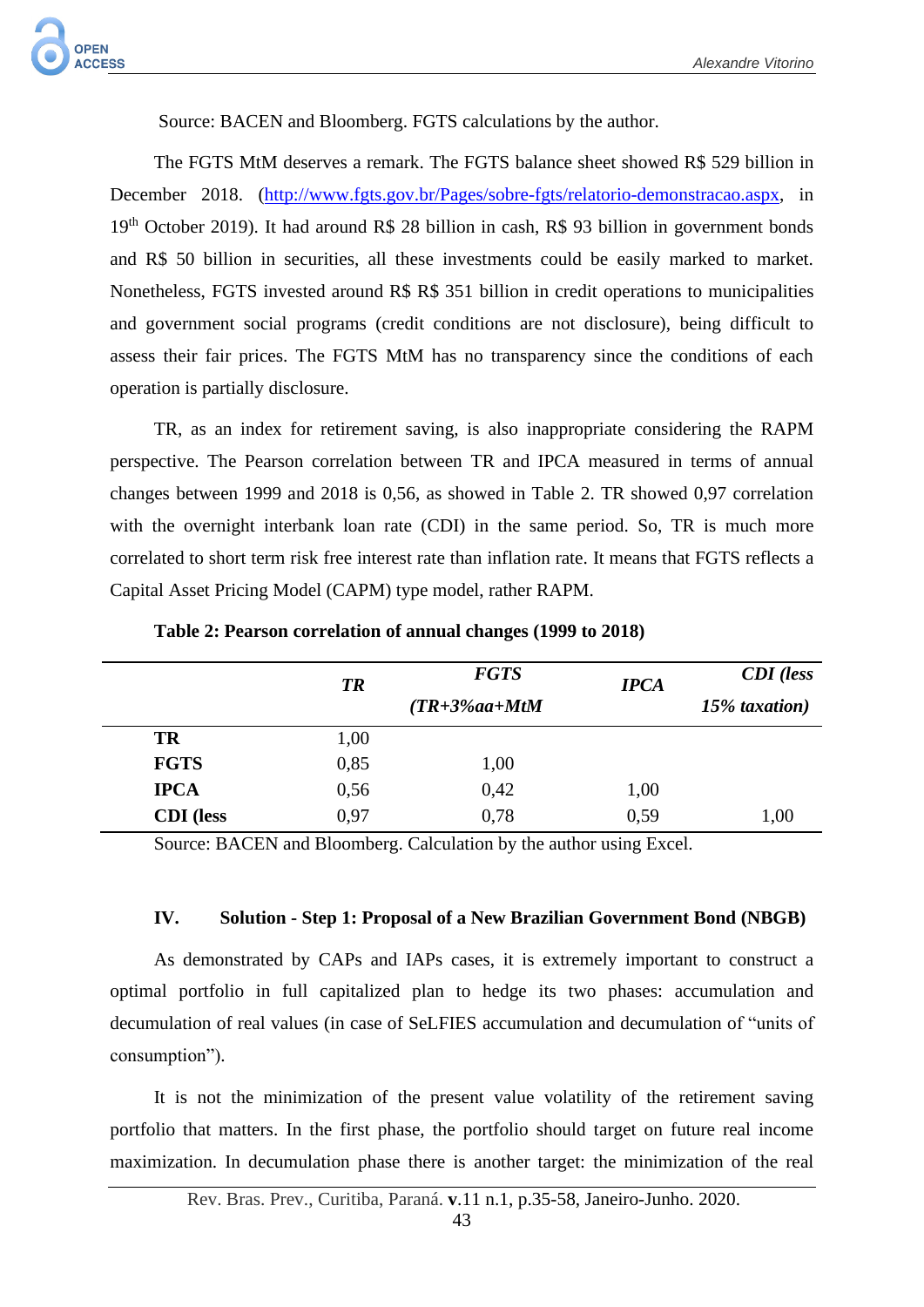

income volatility. These two different investment targets require a completely different risk management than the conventional ones. The short term interest rate is not risk free, it is a full risk one, as defended by Merton (2014).

Normally people don't save money for pleasure, but to accomplish a future commitment. The RAPM states that savings become less risky when they are linked to the price change of the future commitment. In case of retirement, savings should be linked to life standard indexes, searching for a purchase power maintenance. In this case, diversification doesn't bring necessarily a safer position for savers.

In Martellini, Merton and Muralidhar (2018) and Merton (2014) there is a proposal of a new fixed income instrument linked to inflation rate. It used the concept that inflation rate as the risk free benchmark to retirement savings. Accordingly to the researchers, retirement savers should invest in a new Government Bond, linked to a well know general price index, unifying the accumulation and decumulation phases in a single instrument. This new government bond wouldn't make any coupon until the year of the bondholder retirement from there, it pays principal amount adjusted by inflation rate, for 20 years. Such security is called Retirement Bond (RB).

In Kobor and Muralidhar (2018), and Muradilhar, Ohashi and Shin (2016) there is a variant of the Retirement Bond, the Standard-of-Living indexed Forward-starting Incomeonly Securities (SeLFIES). Both securities have similar structures in terms of amortization payments. While RBs is linked to a well known consumer price index, SeLFIES would be linked to the *per capita* consumption expenditure indicator. Inflation hedges against wealth volatility, and a *per capita* consumption index hedges life standard. Why? Because inflation rate measures price changes in fixed basket of goods and services, but pre capita consumption captures instantly changes in consumer behavior. In appendixes 1 and 2 there are calculations of annual changes of Brazilian Nominal Families' Consumption Expenditures Changes divided by total population and IPCA.

In Brazilian case, the NTN-B (*Nota do Tesouro Nacional série B* - linked to IPCA) has been issued since 2005 and nowadays it represents almost 50% of the bonds sold by *Tesouro Direto* (direct sales program for individuals), and around 25% of the Brazilian National Debt outstanding, accordingly to Brasil (2019b). IPCA and the household consumption are calculated by Instituto Brasileiro de Geografia e Estatistica (IBGE). IPCA is released monthly, while household consumption is released quarterly, and it is not so popular among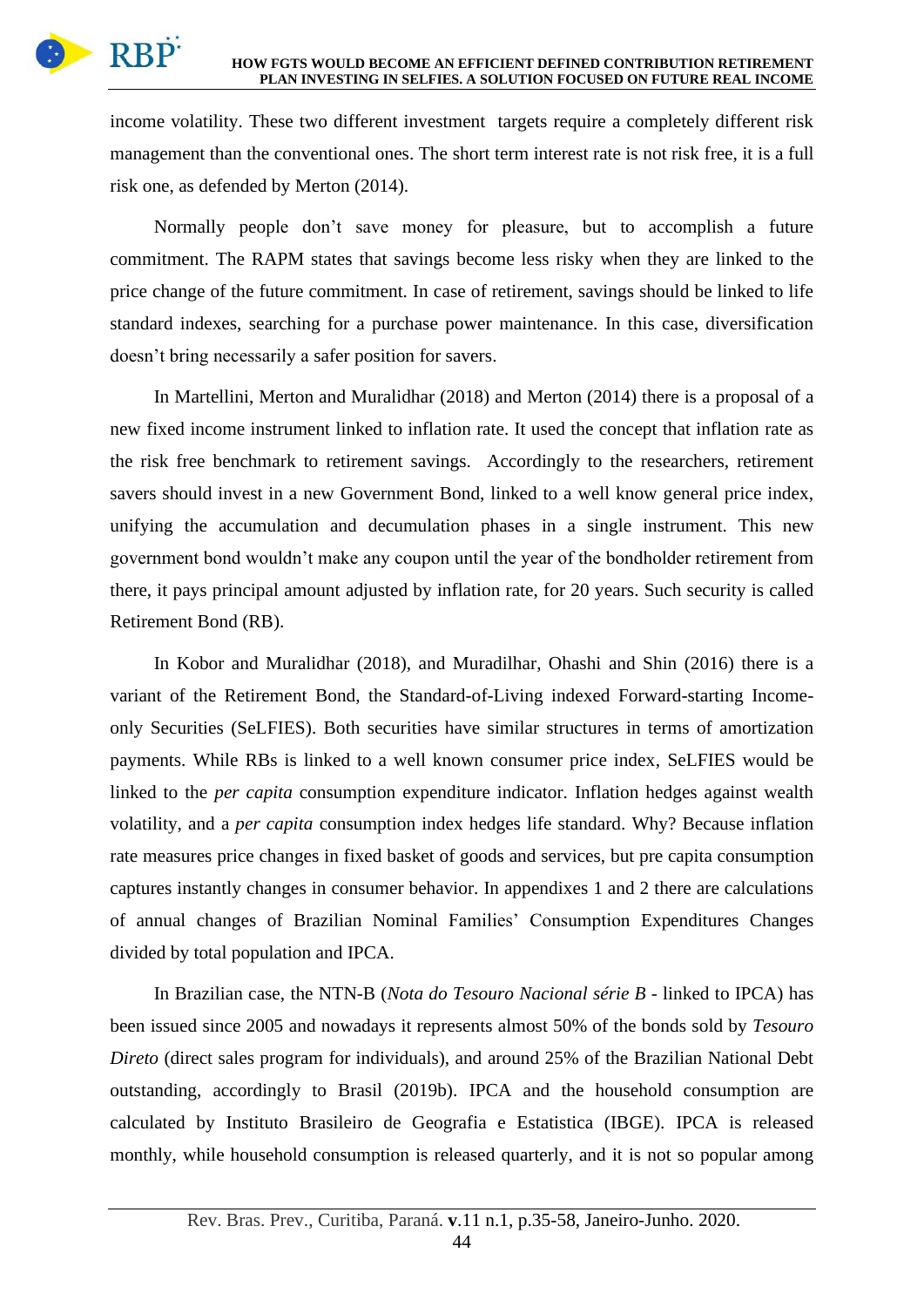investors, but the NTN-B and *Tesouro Direto* success could be the key for the success of a new Brazilian SeLFIES launching. Brazilian financial market is deeply developed and open for innovation.

This new NBGB is a mixing of the technology already exists for NTN-B and SeLFIES proposal. Once these securities would be sold at a market price, but having a face value of R\$10,00, as designed by Merton, Muralidhar and Vitorino (2020). Workers could figure their purchasing power in terms of his future month welfare complement, multiplying the number of securities held by the ratio of 1/n, where n is the number of amortizing months. In this case, the NBGB would amortize in 250 months just to simplify calculations, so  $1/n = 1/250 = 0.04$ .

It is just to multiply the quantity of NBGB held times 0,04 to give an idea of the real retirement income for the 250 months after retirement year. So, if the worker would like to have a month complementary pension of R\$ 400 in real values, he should acquire 10.000 quantities of NBGBs. Imagine he would start to work at 25 and retires at 65 years old, he has to save until reach the quantity of 10.000 bonds until the age he would like to retire. It is a mix of Target Date and Income Saving investment.

Savers have to choose the year he would like to retire in order to invest in the specific NBGB maturity, in the right quantity . The ungrateful task of figuring the optimal saving rate or the construction of efficient portfolios would be not necessary any more.

The selling price of NBGB would be fixed in the Government Bonds regular weekly auctions made by the BACEN. The *Tesouro Direto* program trades in a competitive narrow bid ask environment. Investment funds and insurance companies would also invest in NBGB, in order to make their asset liability management. Table 3 shows indicatives prices released daily by Associação Brasileira das Entidades dos Mercados Financeiro e de Capitais (ANBIMA), for NTN-Bs, so it can be observed how tight are the bid and offer prices, indicating an efficient market.

| <b>Maturity Date</b> | <b>Bid</b> | <b>Offer</b> | <b>Indicative Rate</b> |
|----------------------|------------|--------------|------------------------|
| 15/08/2020           | 0,7        | 0,71         | 0,72%                  |
| 15/05/2021           | 0,8        | 0,78         | 0,79%                  |
| 15/08/2022           | 1,4        | 1,38         | 1,38%                  |
| 15/03/2023           | 1,6        | 1,64         | 1,65%                  |
| 15/05/2023           | 1,6        | 1,65         | 1,65%                  |
| 15/08/2024           | 2,0        | 2,07         | 2,08%                  |

### **Table 3: Indicative Prices for NTN-Bs**

Rev. Bras. Prev., Curitiba, Paraná. **v**.11 n.1, p.35-58, Janeiro-Junho. 2020.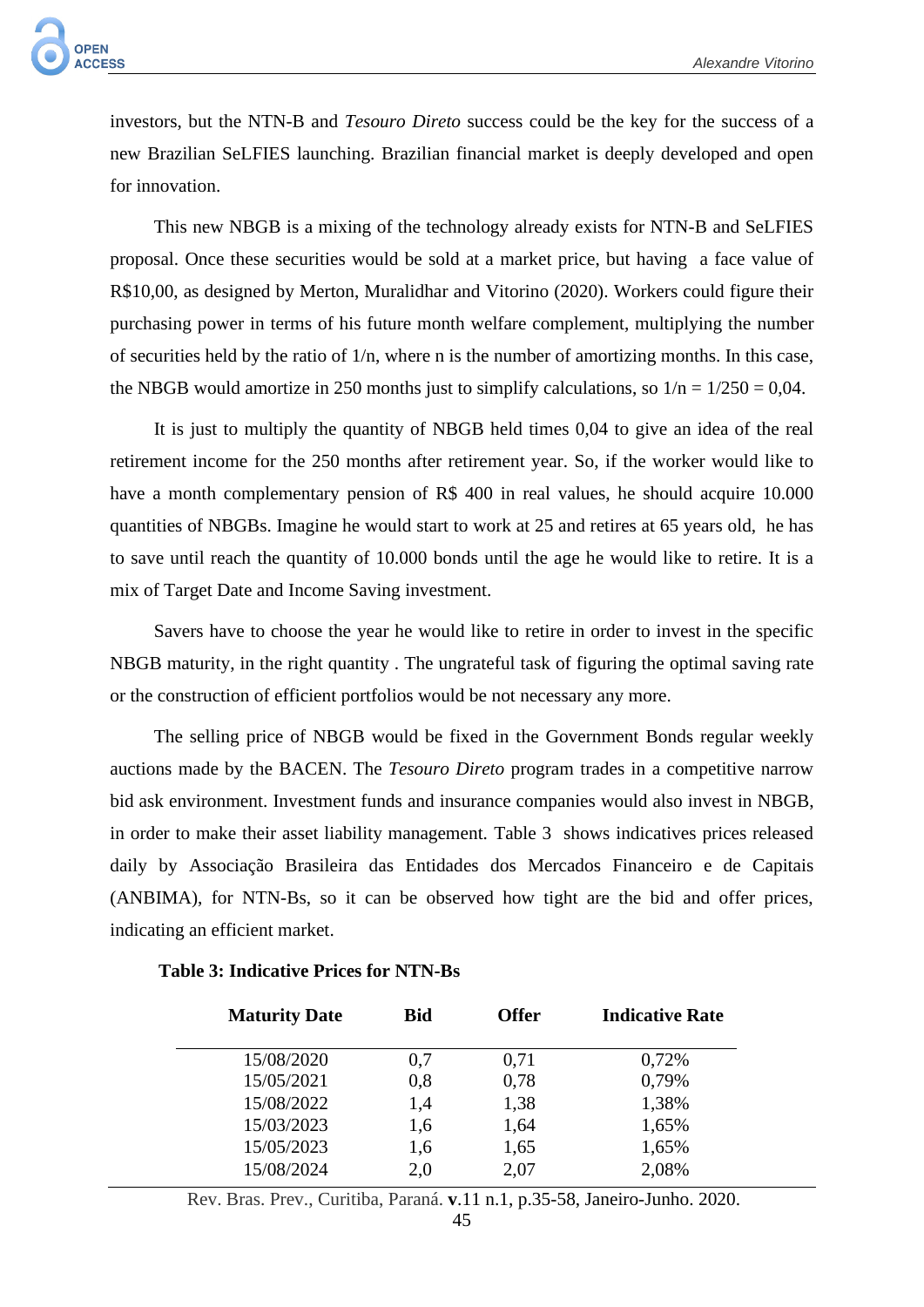

#### **HOW FGTS WOULD BECOME AN EFFICIENT DEFINED CONTRIBUTION RETIREMENT PLAN INVESTING IN SELFIES. A SOLUTION FOCUSED ON FUTURE REAL INCOME**

| 15/08/2026 | 2,4 | 2,44 | 2,45% |
|------------|-----|------|-------|
| 15/08/2028 | 2,6 | 2,66 | 2,67% |
| 15/08/2030 | 2,7 | 2,76 | 2,77% |
| 15/05/2035 | 2,9 | 2,96 | 2,97% |
| 15/08/2040 | 3,2 | 3,17 | 3,19% |
| 15/05/2045 | 3,3 | 3,29 | 3,30% |
| 15/08/2050 | 3,3 | 3,29 | 3,30% |
| 15/05/2055 | 3,3 | 3,27 | 3,29% |

Source: ANBIMA. Available at: [https://www.anbima.com.br/pt\\_br/informar/taxas-de-titulos](https://www.anbima.com.br/pt_br/informar/taxas-de-titulos-publicos.htm)[publicos.htm,](https://www.anbima.com.br/pt_br/informar/taxas-de-titulos-publicos.htm) on 29th of October, 2019.

The creation of a new Government Bond can be done by Ordinary Law, requiring 50% plus one vote of the total Congressmen. A Constitution Amended needs 3/5 of the Congress to be approved.

## **V. Solution - Step 2: Proposal of a New FGTS/NBGB model**

Tax exemption vehicles have an important rule for the DC plans regulatory mark. In US, there are two important examples: 401(k) account and Individual Retirement Account (IRA). In Canada, there is the Tax Free Saving Accounts. Chilean model is based in *Administradoras de Fondos de Pension* (AFP). Unfortunately, still remains the efficient portfolio dilemma and the future income forecast challenge.

Even modern proposal of capitalization plan based in tax free account for Brazilian workers, presented by Weintraub, Lorenzoni and Ludovico (2017), doesn't cover totally the construction of efficient portfolios. The vehicle was named Individual Retirement Plan or *Plano Individual de Aposentadoria* (PIA), but it was designed to invest its deposits mainly in existing Government Bonds.

PIA would be a better alternative than the current complementary retirement plans offered to Brazilian workers, although a full capitalization plan research should go further in the portfolio proposals. The NBGB would fit it in terms of asset liability management to any capitalization plan, since it would become almost a full hedged vehicle.

Changing specific laws would permit that FGTS channels the worker monthly deposit amounts to an specific NBGB maturity, matching retirement savings and future complementary real income expectation.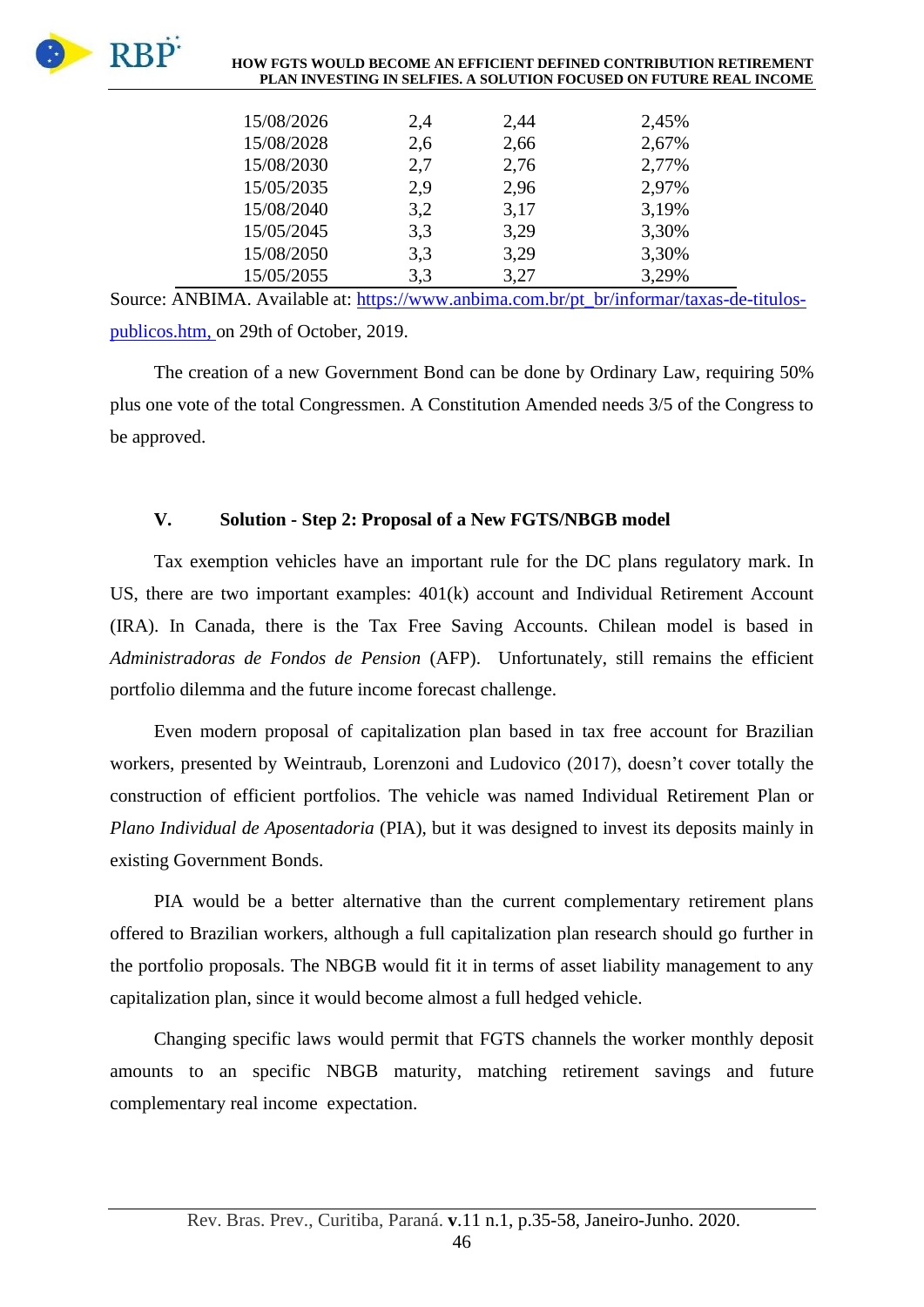A positive point of the FGTS/NBGB model is that it could be construct by ordinary laws, there is no need of Constitutional Amendment. It means that Government needs 50% plus one vote in the Congress, not two thirds as Constitutional changes demands.

Basically the following laws should be changed: Law 8036/90, turning flexible the FGTS 8% aliquot and allowing future cash flow discounts and easing withdrawn rules, and Law 9116/17, limiting the FGTS Conseil to deliberate on ALM matters.

# **VI. Advantages of FGTS/NBGB Model**

Resuming, the new FGTS/NBGB could address simultaneously several important issues that inhibit the retirement saving increasing:

(i) It creates a strong barrier against populist using of DC plan reserves as observed in many cases involving CAPs, IAPs and currently, FGTS investments.

(ii) FGTS profitability would become a competitive alternative of investment for the long run savers, reflecting market conditions, making sense the using of "nudges" (Thaler, 2018) and especial programs like Save More Tomorrow (Benartzi and Thaler, 2007);

(iii) A new *per capita* consumption index would substitute TR increasing the probability of reaching a desired complementary real future standard of living,

(iv) It enhances the credit conditions for FGTS depositors since National Treasury will be the primary repayment source;

(v) It creates a simple vehicle for accumulation and deaccumulation phases;

(vi) It would be a democratic and cheap alternative for a DC plan;

(vii) It provides flexibility to the current mandatory 8% aliquot contribution, avoiding the proved mistake of "one size fits all" (Table 5);

(viii) The simple calculation of quantity of bonds held times 0,04 is a more understandable proxy for the 20 years complementary real future income for financial illiterate savers than other savings alternatives;

(ix) It permits an efficient use of financial market for savers since the future cash flow predictability will facilitate discount credit operation (Vise, 2004);

(x) The future coupons discount would be a secondary source of unemployment insurance (Stiglitz and Yun 2005);

(xi) It could cover informal workers through voluntary contribution based on income tax return;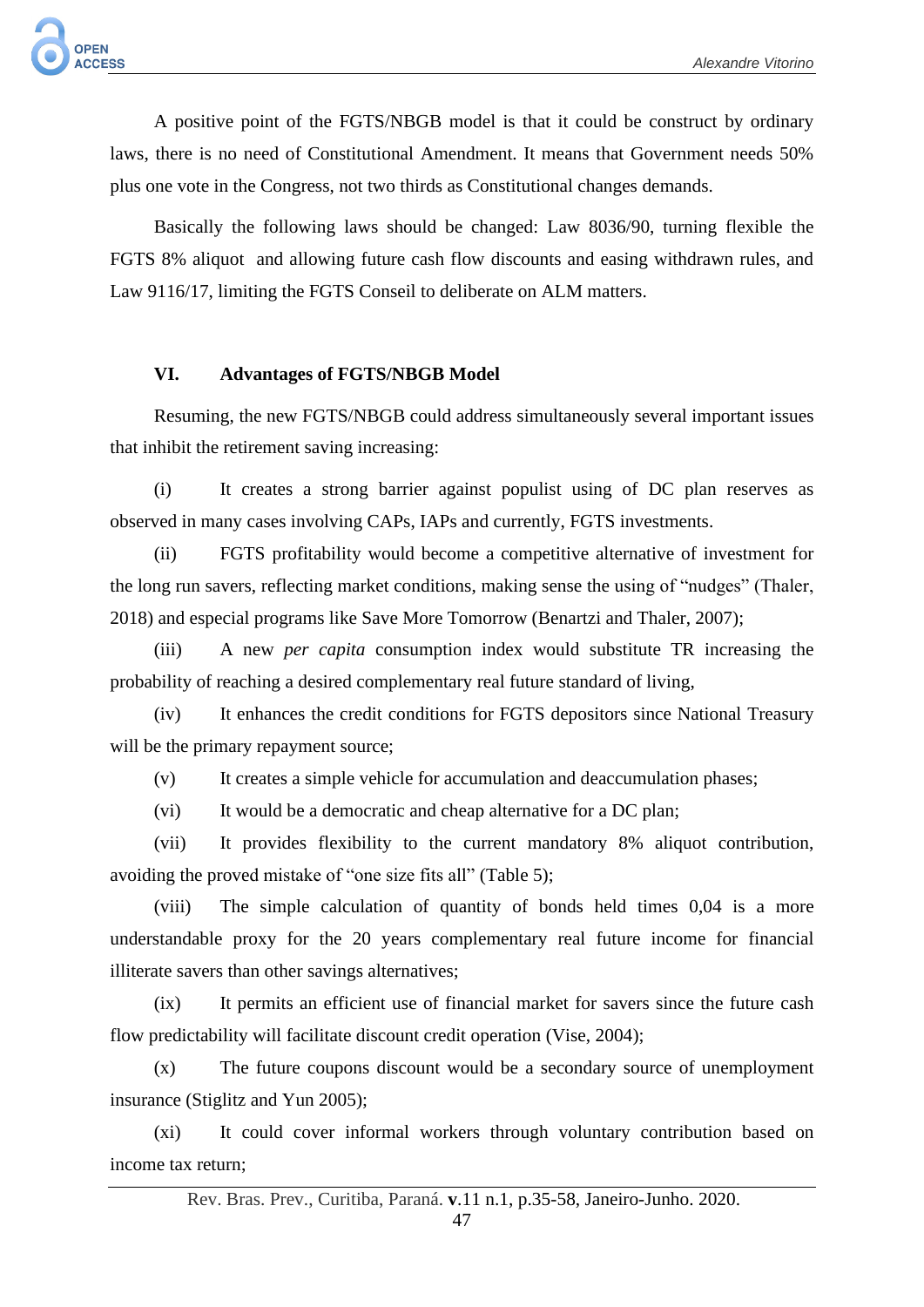

(xii) It would create the environment for more sophisticated products as NBGB held could be partially exchanged for lifetime income instruments or other types of insurances like medical care;

(xiii) SeLFIES cash flows match with infrastructure projects financing (it is a mirror in fact), and;

(xiv) NBGB prices would be transparent since it would be traded as any other Government Bond.

(xv) Retirement plan risk would be measured in terms of future real income volatility.

FGTS/NBGB system, being a market solution, could stimulate deposits of high net worth individuals. The current fixed 8% contribution aliquot may be not sufficient for the higher income workers and too high for the lower income ones, regarding certain levels of desired reposition rate, as showed by the results of a basic simulation, in Table 4.

The real PAYG ceiling real value used in the simulation was R\$ 6000 per month (near the current R\$ 6101,06). The annual salary is thirteen times the month one, and it was kept constant in real terms for simplification. Contributions start continuously at 25 years old and the worker retires at the age of 65. The replacement rates in the simulation, are for retirement income from 65 to 85 years old (month PAYG ceiling plus NBGB coupons). The FGTS contribution was channeled entirely for investment in NBGB, linked to IPCA, sold at par.

| <b>Replace</b> |        |        |                                                     |        |        |        |         |
|----------------|--------|--------|-----------------------------------------------------|--------|--------|--------|---------|
| ment Rate      |        |        | Optimum saving rate by levels of month salary (R\$) |        |        |        |         |
| <b>Target</b>  |        |        |                                                     |        |        |        |         |
|                | 10.000 | 15.000 | 20.000                                              | 25.000 | 30.000 | 35.000 | 100.000 |
| 40%            | 0,00%  | 0,00%  | 4,81%                                               | 7,69%  | 9,62%  | 10,99% | 16,35%  |
| 50%            | 0,00%  | 4,81%  | 9,62%                                               | 12,50% | 14,42% | 15,80% | 21,15%  |
| 60%            | 0,00%  | 9,62%  | 14,42%                                              | 17,31% | 19,23% | 20,60% | 25,96%  |
| 70%            | 4,81%  | 14,42% | 19,23%                                              | 22,12% | 24,04% | 25,41% | 30,77%  |
| 80%            | 9,62%  | 19,23% | 24,04%                                              | 26,92% | 28,85% | 30,22% | 35,58%  |
| 90%            | 14,42% | 24,04% | 28,85%                                              | 31,73% | 33,65% | 35,03% | 40,38%  |

**Table 4: Saving rate and complementary retirement income in FGTS/NBGB model (real income measured by IPCA between 65 and 85 years old)**

Rev. Bras. Prev., Curitiba, Paraná. **v**.11 n.1, p.35-58, Janeiro-Junho. 2020.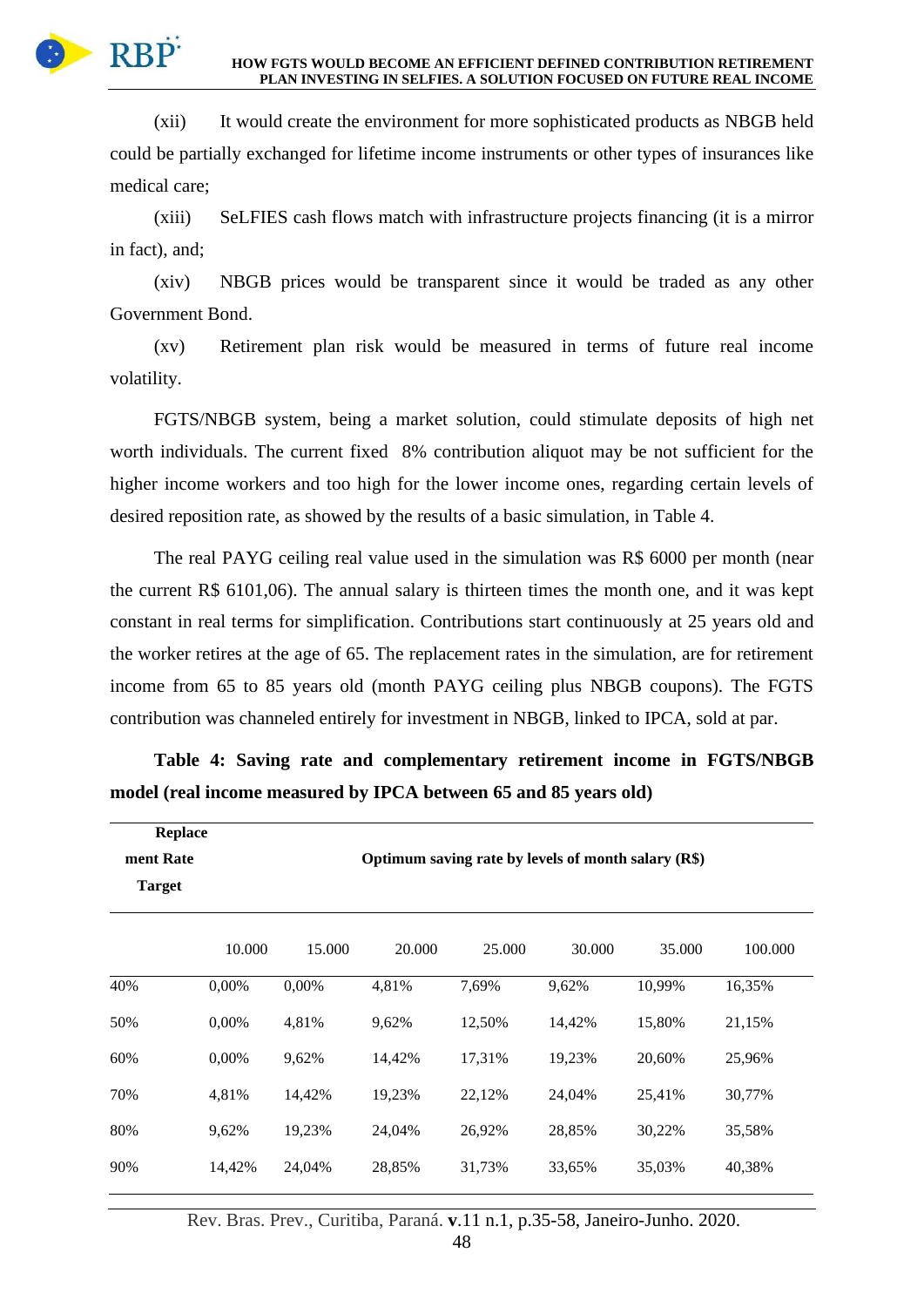Source: Calculation by the author.

Table 5 demonstrated that a new FGTS could captured voluntarily higher saving amounts from the top wages, because these privileged workers must to save a larger part of their income if they want to reach a certain planned reposition rate. As an evidence, for attractive tax exemption vehicles as such 401(k) and Canadian Tax Frees Saving Accounts, the Internal Revenue Service has to define a maximum annual investment. On the other hand, lower income workers, already covered by the Brazilian PAYG ceiling could save less than mandatory 8% aliquot, permitting facultative deposits.

Despite all the financial simulations, even required in long term saving as retirement plans, the FGTS/NBGB plan, based on SelFIES, would be called as a paternalist libertarian public policy (Thaler and Sunstein, 2003), for two main reasons. Firstly, the FGTS/NBGB forces people to explicit their choices of when to retire and their desired standard of living. Secondly, it is simple, trackable, avoiding inferior choices and inconsistencies. This system provides traffic signs to financial illiterate people, and in fact, turning them less dependent of Government in the future.

Two events related to DC plans could also be avoided using FGTS/NBGB plan, one in US in 2008 and Chile protests recently. Benartzi and Thaler (2007) explain how long term investment decisions as DC plan contributions (or not) are made, mostly using heuristics rules, that tends to a bad delivery.

During 2008, Dow Jones index felt around 30% and 401(k) and IRA investors were near the decumulation starting point, had to flat their positions in order to acquire annuities. Depending of the asset allocation between bonds and equities (not related to future standard of living), a permanent reduction in the future income from annuities occurred. A complementary retirement system having SeLFIES as its main asset, with a regulation based on the volatility of real future retirement income, would offer more protection to the saver, specially near to the retirement age.

Chile is another example of lack of communication between wealth and retirement standard of living in complementary plans, creating a room for inconsistent choices. It has been noticed that Chileans are angry about the poor results of their contribution for the AFP system. In Table 5 it is shown that in September 2019, 10.145 Chileans have retired due to age. Focusing un the statistics of 20 to 25 years of engagement, it is reported an average

Rev. Bras. Prev., Curitiba, Paraná. **v**.11 n.1, p.35-58, Janeiro-Junho. 2020.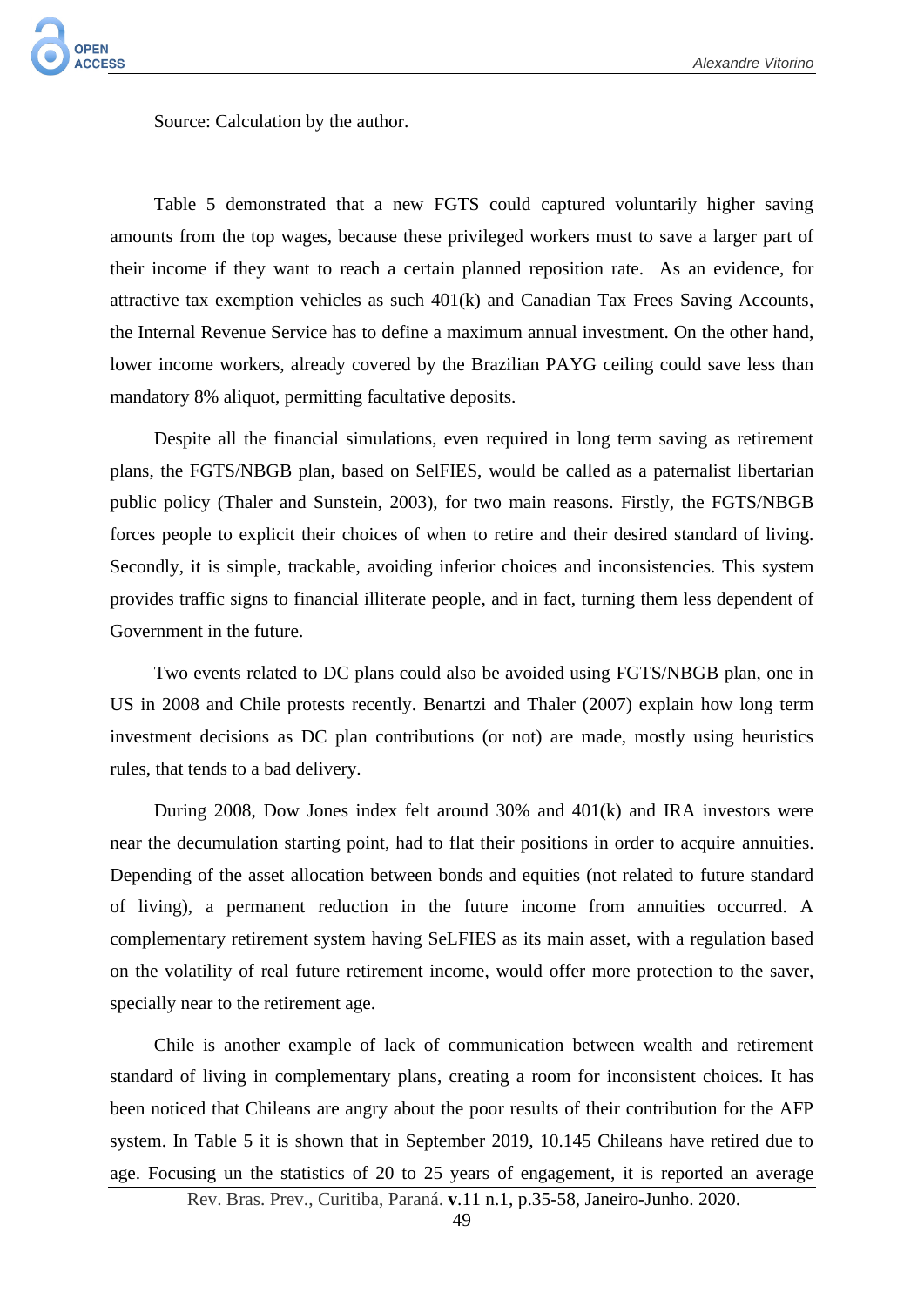RBP<sup>:</sup> **HOW FGTS WOULD BECOME AN EFFICIENT DEFINED CONTRIBUTION RETIREMENT PLAN INVESTING IN SELFIES. A SOLUTION FOCUSED ON FUTURE REAL INCOME**

month retirement income from DC plan of 4,98 UFs. In 31/10/2019, the *Unidad de Fomento*<sup>7</sup> (UF) value was \$ 28.065,35, so the income from AFP plan is equivalent to \$139.763. It is represents USD 193, being 47% of the Chilean MW of USD 414.

**Table 5: Engagement, contribution and pension by Chilean AFPs – September 2019**

| Years of              | Quantity of new |         | Pension from DC Plan |                          | <b>Contribution Density</b> |
|-----------------------|-----------------|---------|----------------------|--------------------------|-----------------------------|
| engagement            | pensioners      | Average | Median               | Average                  | Median                      |
| $> 0$ y $\leq 1$ year | 919             | 0,23    | 0,04                 | 0,04                     | 0,02                        |
| $> 1$ y $\le$ = 5     | 1.673           | 0,66    | 0,29                 | 0,17                     | 0,10                        |
| > 5 y < 10            | 1.457           | 1,34    | 0,69                 | 0,32                     | 0,25                        |
| >10 y < 15            | 1.217           | 2,23    | 1, 35                | 0,46                     | 0,39                        |
| $>15$ y $\leq$ 20     | 1.031           | 3,35    | 2,14                 | 0,57                     | 0,52                        |
| $>20$ y $\leq$ 25     | 875             | 4,98    | 3,31                 | 0,69                     | 0,65                        |
| $>25$ y $\leq 30$     | 950             | 8,29    | 5,01                 | 0,79                     | 0,77                        |
| >30 y < 35            | 1.040           | 11,24   | 7,49                 | 0,89                     | 0,89                        |
| $>35$ y $\leq 40$     | 914             | 19,33   | 13,44                | 0,97                     | 0,98                        |
| $S/I^{(4)}$           | 69              | 4,45    | 3,62                 | $\overline{\phantom{a}}$ | $\overline{\phantom{a}}$    |
| <b>TOTAL</b>          | 10.145          | 5,06    | 1,80                 | 0,50                     | 0,49                        |

Source: Superintendencia de Pensiones. New pensioners due to age: Quantity (1),

Average pension from DC Plans in UFs (2), Contribution density (3) by years of contribution (September 2019. Available at:

[http://www.spensiones.cl/apps/centroEstadisticas/paginaCuadrosCCEE.php?menu=sci&menu](http://www.spensiones.cl/apps/centroEstadisticas/paginaCuadrosCCEE.php?menu=sci&menuN1=pensypape&menuN2=nuepenmes) [N1=pensypape&menuN2=nuepenmes,](http://www.spensiones.cl/apps/centroEstadisticas/paginaCuadrosCCEE.php?menu=sci&menuN1=pensypape&menuN2=nuepenmes) 31/10/2019.

Recent protests against AFP system took the streets of Santiago, because the retirement income is less than the Chilean MW in most cases. Observing the average density of

<sup>7</sup> *Unidad del Fomento (UF)* means unit of promotion in a sense of development. It was created in 1967 to be used a unit of account for loans to infrastructure projects. It is linked to the Chilean consumer price index. Its value is available a[t https://valoruf.cl/,](https://valoruf.cl/) in 29<sup>th</sup> of October, 2019.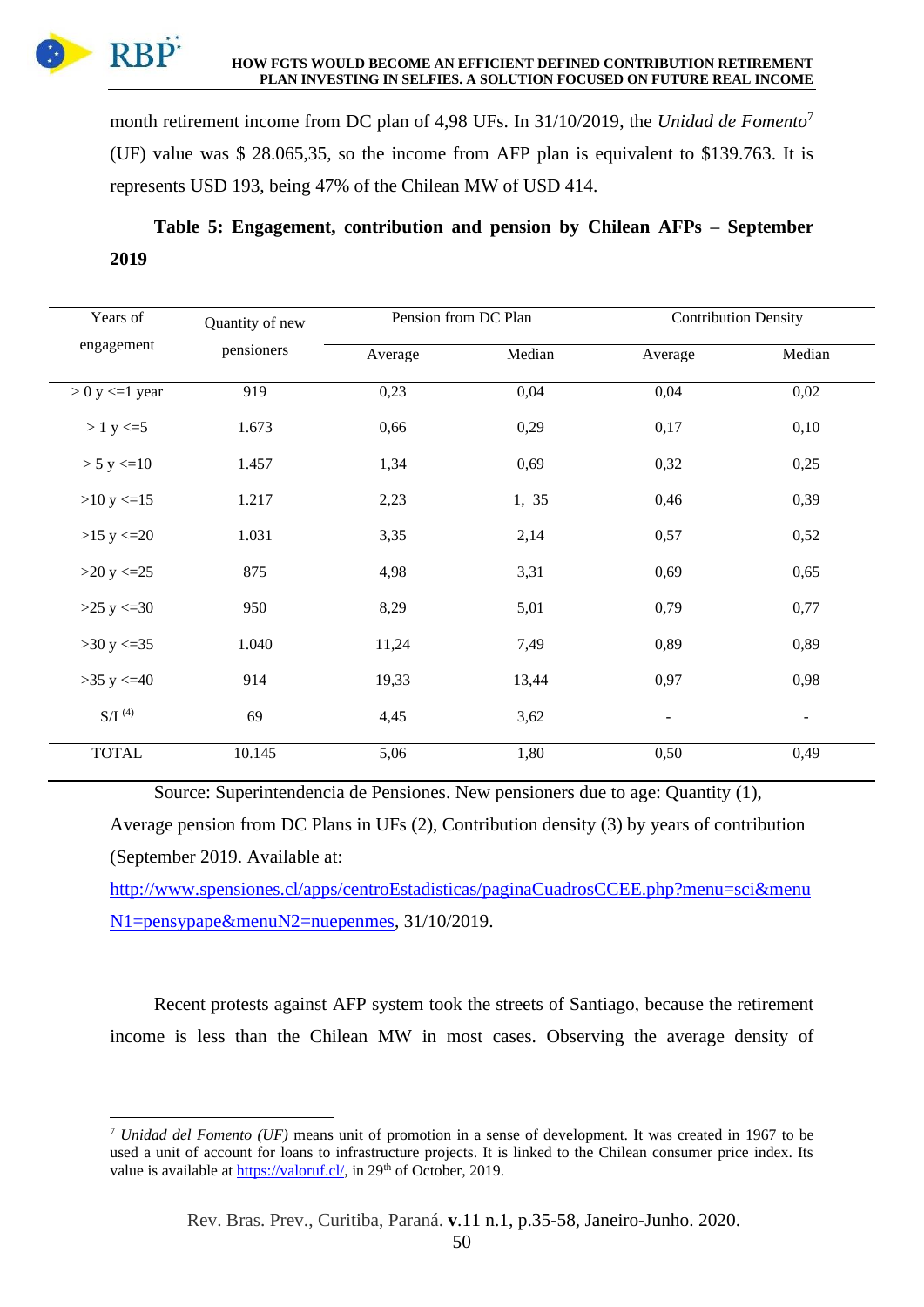

contribution<sup>8</sup> for the same year of engagement range of 20 to 25 years of engagement, it is shown 0,69. It means that in average, the Chilean savers of this range contributed 69% of the month they were in the program. It represents 17,25 years of effective contribution for the top of range savers (25 years of engagement). Unfortunately, the internal revenue rate required to a 17,25 years of contribution for a desired retirement income is higher than normal market opportunities.

The unpredictably of the future standard of living generated by DC plans creates a room for unpleasant surprises for financially illiterate people, and it is explored politically by opposition parties, blaming the system for low pension results.

Table 6 shows the average profitability over UF since inception of the five types of funds available in AFP system. Apparently, the less than expected income is due to insufficient contribution. But how could Chileans know that?

| Since inception to Sep<br>2019 | Fund<br><b>Type</b> | <b>Simple Average</b><br>profitability over UF (all<br>AFP <sub>s</sub> ) |
|--------------------------------|---------------------|---------------------------------------------------------------------------|
| 27 Sep 2002 - Sep 2019         | A                   | 6,25%                                                                     |
| 27 Sep 2002 - Sep 2019         | B                   | 5.49%                                                                     |
| Jul 1981-Sep 2019              | C                   | 8,15%                                                                     |
| 27 Sep 2002 - Sep 2019         | D                   | 4.91%                                                                     |
| May 2000-Sep 2019              | Е                   | 4.91%                                                                     |

## **Table 6: Simple average of profitability over UF of all AFPs by fund types**

Source: Superintendencia de Pensiones, at:

[https://www.spensiones.cl/apps/rentabilidad/getRentabilidad.php?tiprent=FP&template=0,](https://www.spensiones.cl/apps/rentabilidad/getRentabilidad.php?tiprent=FP&template=0) in  $31<sup>st</sup>$  of October, 2019. Calculations by the author.

# **VII. Uncovered Risk of NBGB/FGTS model**

Despite the benefits presented, there are still uncovered risks. These risk were divided in two groups: intrinsic and political risks. There are intrinsic risks of FGTS/NBGB model:

Rev. Bras. Prev., Curitiba, Paraná. **v**.11 n.1, p.35-58, Janeiro-Junho. 2020. <sup>8</sup> Density of contribution is the ratio obtained between months of contribution and total months of engagement.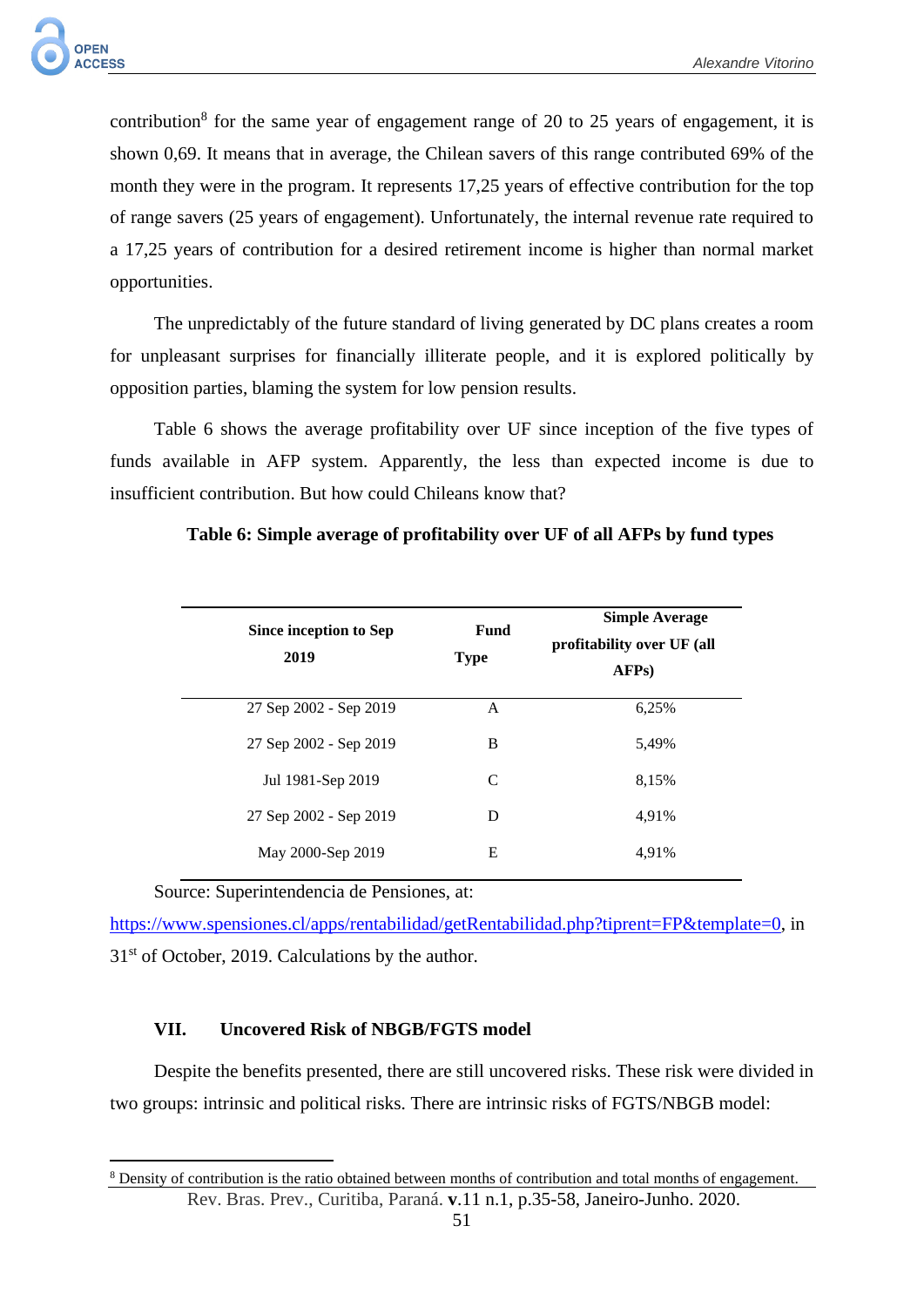

(i) a general *per capita* consumption index may not reflect the change of living cost of a particular family;

- (ii) longevity risk is not covered by a security that amortizes in 250 months time;
- (iii) such model do may not make sense in a negative real interest rate environment.

There were the political risks involving inflation linked bonds in Brazil, especially during times of pricing control and debt restructuring, and it can be repeated in any other indicator calculated by Government. During the 80's, there were some breaches in the domestic bond market as a part of economic plans to curb hyperinflation, as follows:

- (i) Government interference on index calculations;
- (ii) price expurgations by force of the law ("*tablitas*");
- (iii) forced debt maturity lengthening .

# **Conclusions**

Police makers have to promote and protect the retirement savings, in order to avoid even more government dependency in the future. Retirement saving is an important property right, and there is no a second chance to form a secure retirement real income. Full capitalization plan is an opportunity to not depend totally on the State, if the regulatory mark is robust. Capitalization plans require adequate investments, otherwise they fail.

Unfortunately, the absence of efficient investment instruments and the convenient interpretation of portfolio diversification, have created an environment where populist using of retirement plan reserves has prospered in Brazil through CAPs, IAPs and now FGTS.

In the last 20 years, FGTS low profitability has subsidized investments in real estate, sewing and infrastructure projects. Government has a cheap finance source in expense of a efficient complementary retirement system. It may affect negatively national saving in the long run.

In fact, Brazilian society is missing the opportunity not creating a robust complementary system to the RGPS., because an increase in retirement plan deposits should create a virtuous cycle on the whole domestic economy. Long run savings can be used not only to finance infrastructure projects, but any other long run investments could boost productivity as in education and new technologies. If the allocation mechanism works efficiently, productivity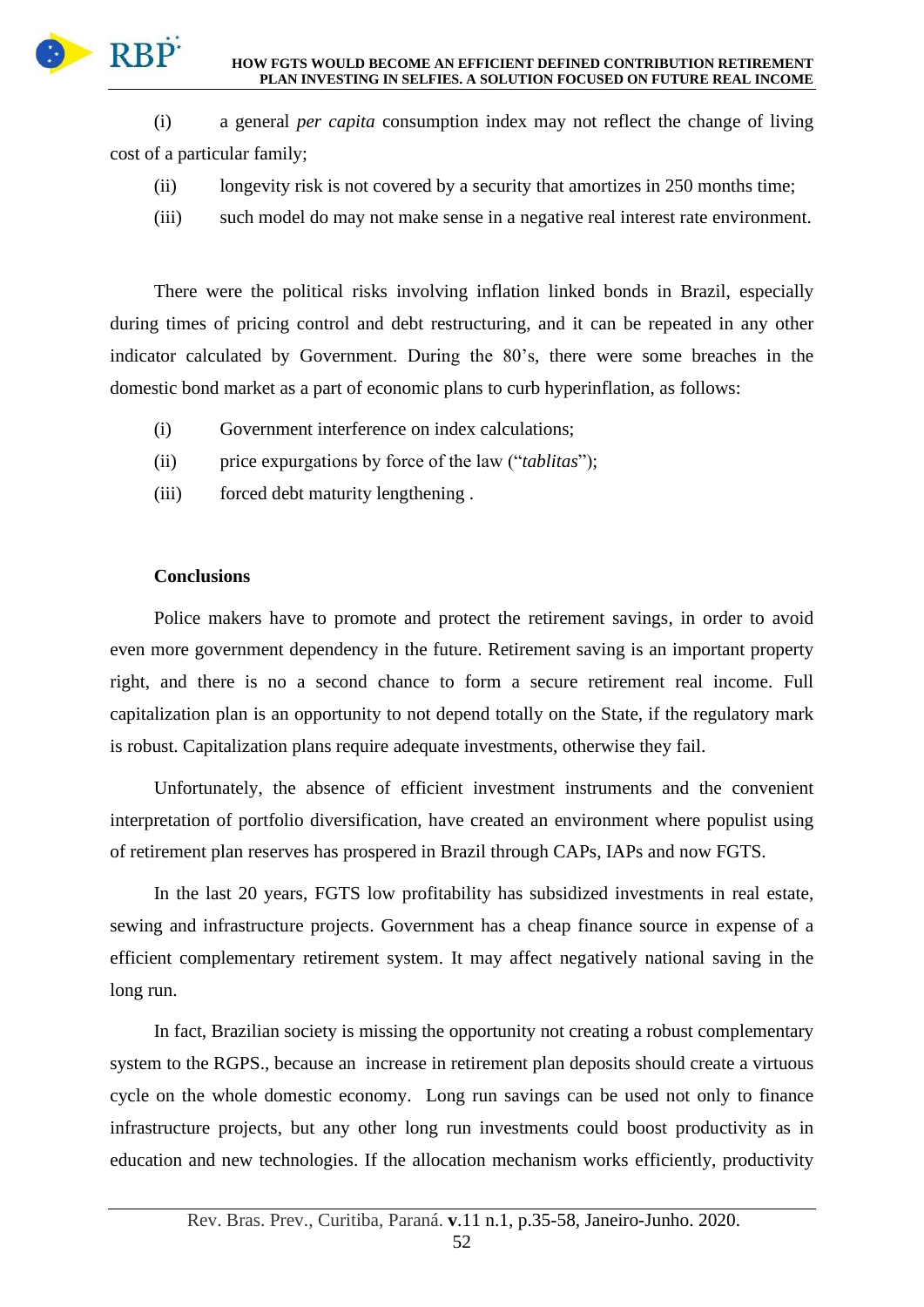may increase, elevating GDP growth and increasing the SS sustainability. The transformation of FGTS in a competitive capitalization plan will be only possible with the elimination of current cross subsidies mechanism.

It is important to reinforce that the FGTS/NBGB model proposed doesn't prevent the using of retirement savings to finance public policies. The NBGB (based on SeLFIES) cash flows fit perfectly to the project finance financing as mentioned above. The point is, nowadays, FGTS depositors are exposed directly to the project finance and municipality risks, without any insurance against poor performance or delinquency. These risks were hidden by the low profitability offered by FGTS. In a low interest rate environment as Brazil experiments now, Government cannot count on this subsidized funding any more.

NBGB has Government Budget as primarily repayment source, not have direct exposure to projects or municipalities. Government can use the procedures obtained by NBGB issues to capitalize agencies and state owned development banks<sup>9</sup>, and theses vehicles in turn, would finance infrastructure projects assuming the embedded risks of these operations. This credit enhancement may put away Viscount of Muritiba ghost.

Longevity and different consumption *per capita* rates of each family are uncovered risks by the FGTS/NBGB model, but it could be an opportunity to insurance companies because new products could be developed. Insurance companies could offer exchange between NBGB and life time income instruments<sup>iii</sup>, in order to cover longevity risk, with different indexes, linked to medical costs, educations fees and so on. In Chile, in example, these complicated operations of investing in annuities and lifetime income instruments are made by electronic auctions, facilitating worker's decision.

Another important point can be improved is that currently FGTS doesn't permit an efficient use of the domestic financial market. Workers have a mandatory saving of 8% of their month income that yields roughly around inflation rate. They access local credit market paying higher rates even offering real warranties as vehicles. Brazilian families will have a powerful instrument to plan their futures with the FGTS /NBGB model. Despite uncovered risk, it is an advance, and being flexible, can be reviewed without Constitutional Amended necessity.

<sup>9</sup> Nowadays Brazil has three Federal Development Banks: Banco Nacional de Desenvolvimento Econômico e Social (BNDES), Banco da Amazônia (BASA) and Banco do Nordeste (BNB). There are two federal government owned banks: Banco do Brasil, very important in agrobusiness financing and Caixa Econômica Federal, very important in the real estate financing.

Rev. Bras. Prev., Curitiba, Paraná. **v**.11 n.1, p.35-58, Janeiro-Junho. 2020.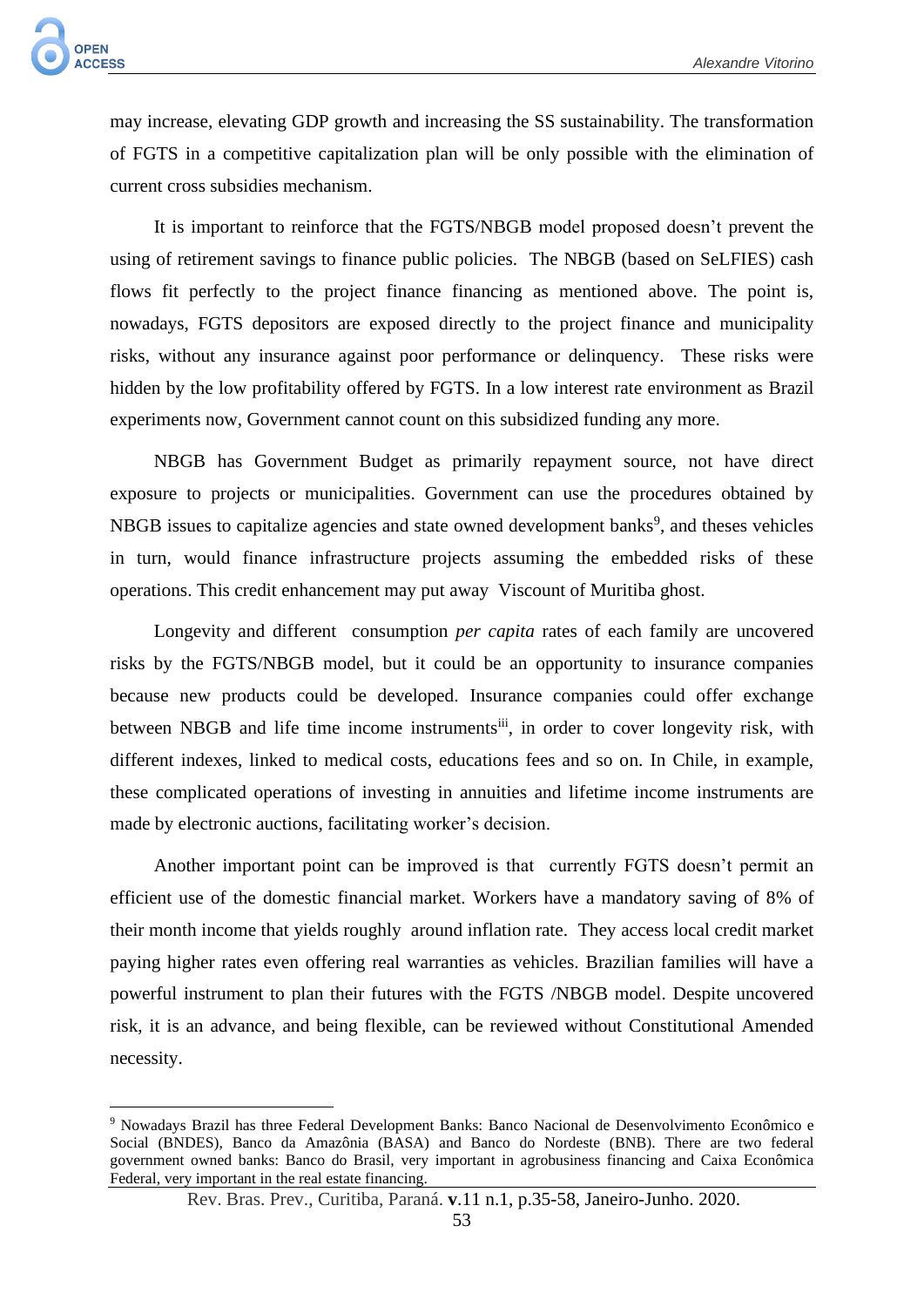

Finally, SeLFIES opens a discussion about the bond / equity portfolio for all proposals. Long term investment decisions requires innovation in terms of safe indexers, cash flow match and trackability. Innovative financial instruments, designed to help people when they really need should be rule, not the exception.

# **References**

Benartzi, S., Thaler, R. H.: Heuristics and Biases in Retirement Savings Behavior. **Journal of Economic Perspectives**, 21(3), 81-104, 2007. Available at: [https://pubs.aeaweb.org/doi/pdf/10.1257/jep.21.3.81.](https://pubs.aeaweb.org/doi/pdf/10.1257/jep.21.3.81) October 30th, 2019.

Brasil: **Senado Federal**. Ata da reunião do terceiro Conselho de Estado, de 17 de julho de 1883 (1883). Available at: [https://www.senado.leg.br/publicacoes/anais/pdf/ACE/ATAS11-](https://www.senado.leg.br/publicacoes/anais/pdf/ACE/ATAS11-Terceiro_Conselho_de_Estado_1880-1884.pdf) [Terceiro\\_Conselho\\_de\\_Estado\\_1880-1884.pdf.](https://www.senado.leg.br/publicacoes/anais/pdf/ACE/ATAS11-Terceiro_Conselho_de_Estado_1880-1884.pdf) July 30th, 2019.

Brasil: **Banco Central** (BACEN): Série Cidadania Financeira, Estudo sobre Educação, Proteção e Inclusão, n. 5 – Competência em educação financeira: descrição de resultados da pesquisa da Rede Internacional de Educação Financeira adaptada e aplicada no Brasil. (2017a). **a** at: **Available** at: [https://www.bcb.gov.br/content/cidadaniafinanceira/Documents/publicacoes/serie\\_cidadania/](https://www.bcb.gov.br/content/cidadaniafinanceira/Documents/publicacoes/serie_cidadania/serie_cidadania_financeira_pesquisa_infe_br_%200443_2017.pdf) [serie\\_cidadania\\_financeira\\_pesquisa\\_infe\\_br\\_%200443\\_2017.pdf.](https://www.bcb.gov.br/content/cidadaniafinanceira/Documents/publicacoes/serie_cidadania/serie_cidadania_financeira_pesquisa_infe_br_%200443_2017.pdf) October 20th, 2019.

Brasil: **Receita Federal do Brasil** – Grandes Números IRPF – Ano Calendário 2016, Exercício 2017. Dezembro (2017b). Available at: [http://receita.economia.gov.br/dados/receitadata/estudos-e-tributarios-e-aduaneiros/estudos-e](http://receita.economia.gov.br/dados/receitadata/estudos-e-tributarios-e-aduaneiros/estudos-e-estatisticas/11-08-2014-grandes-numeros-dirpf/estudo-gn-irpf-ac-2016.pdf)[estatisticas/11-08-2014-grandes-numeros-dirpf/estudo-gn-irpf-ac-2016.pdf.](http://receita.economia.gov.br/dados/receitadata/estudos-e-tributarios-e-aduaneiros/estudos-e-estatisticas/11-08-2014-grandes-numeros-dirpf/estudo-gn-irpf-ac-2016.pdf) October 20th, 2019.

Brasil: **Instituto Brasileiro de Geografia e Estatística** (IBGE) - Projeções da população por sexo e idade para o Brasil - grandes regiões e unidades (2018). Available at: [https://www.ibge.gov.br/estatisticas/sociais/populacao.html,](https://www.ibge.gov.br/estatisticas/sociais/populacao.html) July 30<sup>th</sup>, 2019.

Brasil: **Ministério da Economia**: Nova Previdência – Comissão Especial (2019a). Available at: [http://sa.previdencia.gov.br/site/2019/05/apresentacao\\_alterada-1.pdf.](http://sa.previdencia.gov.br/site/2019/05/apresentacao_alterada-1.pdf) October 27, 2019.

Brasil: **Ministério da Economia** - Tesouro Nacional. Relatório Mensal da Dívida – Agosto de 2019. (2019b). Available at: [http://www.tesouro.fazenda.gov.br/relatorio-mensal-da](http://www.tesouro.fazenda.gov.br/relatorio-mensal-da-divida)[divida.](http://www.tesouro.fazenda.gov.br/relatorio-mensal-da-divida) October  $5<sup>th</sup>$ , 2019.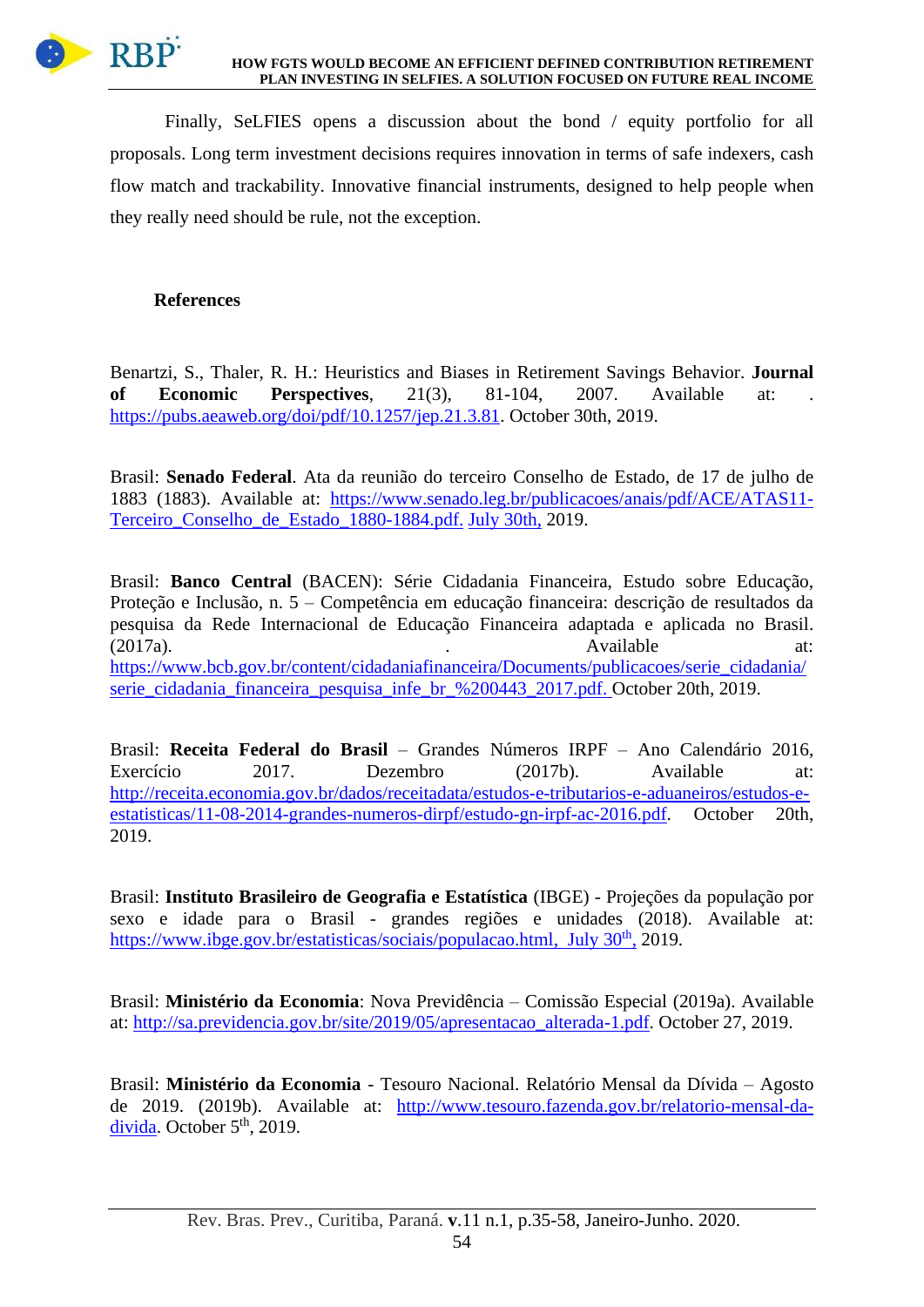

Friedman, M: The biggest Ponzi Scheme on Earth. *Hoover Digest*, (2), (1999). Available at: [https://www.hoover.org/research/biggest-ponzi-scheme-earth.](https://www.hoover.org/research/biggest-ponzi-scheme-earth) July 30th, 2019.

Giambiagi, F. e Sidone, O. J. G.: A reforma da previdência e o teto do Regime Geral de Previdência Social, BNDES, Textos para discussão, n. 121, p. 9-25, (2018). Available at: [https://web.bndes.gov.br/bib/jspui/handle/1408/14294.](https://web.bndes.gov.br/bib/jspui/handle/1408/14294) October 27th, 2019.

Kobor, A., Muralidhar, A.: How a new bond can greatly improvement retirement security. The Management Journal, Investment and Wealth Institute, (2018). Available at: [https://papers.ssrn.com/sol3/papers.cfm?abstract\\_id=3148747.](https://papers.ssrn.com/sol3/papers.cfm?abstract_id=3148747) October 3, 2019.

Martellini, L., Merton, R. C.; Muralidhar, A.: Pour la création "d'obligations retraite", **Jornal Le Monde**, on 7th of April 2018, (2018). Available at: [https://www.lemonde.fr/idees/article/2018/04/06/pour-la-creation-d-obligations](https://www.lemonde.fr/idees/article/2018/04/06/pour-la-creation-d-obligations-retraite_5281686_3232.html)[retraite\\_5281686\\_3232.html.](https://www.lemonde.fr/idees/article/2018/04/06/pour-la-creation-d-obligations-retraite_5281686_3232.html) October 12, 2019.

Merton, R. C.: The Crisis in Retirement Planning. **Harvard Business Review**, July-August 2014 issue, 1401-1407, (2014). Available at: [https://hbr.org/2014/07/the-crisis-in-retirement](https://eur01.safelinks.protection.outlook.com/?url=https%3A%2F%2Fhbr.org%2F2014%2F07%2Fthe-crisis-in-retirement-planning&data=02%7C01%7C%7C55d2cd415cd045586f9008d714ee8640%7C84df9e7fe9f640afb435aaaaaaaaaaaa%7C1%7C0%7C637000886997006313&sdata=baHq9wRM0bgC5OzNAnS4mozTqJqhNqx4UCjwGiPZO6g%3D&reserved=0)[planning.](https://eur01.safelinks.protection.outlook.com/?url=https%3A%2F%2Fhbr.org%2F2014%2F07%2Fthe-crisis-in-retirement-planning&data=02%7C01%7C%7C55d2cd415cd045586f9008d714ee8640%7C84df9e7fe9f640afb435aaaaaaaaaaaa%7C1%7C0%7C637000886997006313&sdata=baHq9wRM0bgC5OzNAnS4mozTqJqhNqx4UCjwGiPZO6g%3D&reserved=0) July 30, 2019.

Merton R. C., Muralidhar, A. e Vitorino, A.: SeLFIES pode ajudar país renovar previdência complementar. **Jornal Valor Ecônomico**. Brasil (2020). 24th of January of 2020. Available at: [https://valor.globo.com/financas/coluna/selfies-pode-ajudar-pais-renovar-previdencia](https://valor.globo.com/financas/coluna/selfies-pode-ajudar-pais-renovar-previdencia-complementar.ghtml)[complementar.ghtml.](https://valor.globo.com/financas/coluna/selfies-pode-ajudar-pais-renovar-previdencia-complementar.ghtml) 24<sup>th</sup>, of January 2020.

Muralidhar A., Ohashi K., Shin S.: The Most Basic Missing Instrument in Financial Markets: The Case for ForwardStarting Bonds 2016. The Most Basic Missing Instrument in Financial Markets: The Case for Forward Starting Bonds. Journal of Investment Consulting 16, no. 2: 34–47, (2106). Available at: [https://poseidon01.ssrn.com/delivery.php?ID=85909511706606412510612211611809811202](https://poseidon01.ssrn.com/delivery.php?ID=859095117066064125106122116118098112023069025084090022029080123123074075073026075085045043007017025043026070104121071070026015046002027035000096011124001095126115097068050008064111006002087002102007124098087092119115095114015086069108112082013082125120&EXT=pdf) [306902508409002202908012312307407507302607508504504300701702504302607010412](https://poseidon01.ssrn.com/delivery.php?ID=859095117066064125106122116118098112023069025084090022029080123123074075073026075085045043007017025043026070104121071070026015046002027035000096011124001095126115097068050008064111006002087002102007124098087092119115095114015086069108112082013082125120&EXT=pdf) [107107002601504600202703500009601112400109512611509706805000806411100600208](https://poseidon01.ssrn.com/delivery.php?ID=859095117066064125106122116118098112023069025084090022029080123123074075073026075085045043007017025043026070104121071070026015046002027035000096011124001095126115097068050008064111006002087002102007124098087092119115095114015086069108112082013082125120&EXT=pdf) [7002102007124098087092119115095114015086069108112082013082125120&EXT=pdf.](https://poseidon01.ssrn.com/delivery.php?ID=859095117066064125106122116118098112023069025084090022029080123123074075073026075085045043007017025043026070104121071070026015046002027035000096011124001095126115097068050008064111006002087002102007124098087092119115095114015086069108112082013082125120&EXT=pdf) November  $20<sup>th</sup>$ , 2019.

Oliveira, J. A. A., Teixeira, S. M. F.: *(Im)previdência social: 60 anos de história da previdência no Brasil*. (2nd ed.). Petrópolis, Brasil: **Ed. Vozes,** (1989). Available at: [http://cebes.org.br/site/wp-content/uploads/2013/10/Im-previdencia-social-60-anos](http://cebes.org.br/site/wp-content/uploads/2013/10/Im-previdencia-social-60-anos-hist%C3%B3ria.pdf)[hist%C3%B3ria.pdf.](http://cebes.org.br/site/wp-content/uploads/2013/10/Im-previdencia-social-60-anos-hist%C3%B3ria.pdf) October  $10<sup>th</sup>$ , 2019.

Soto, M.. Pension Shock**. International Monetary Fund - Finance & Developement**. 54 (2), (2017). Available at: [https://www.imf.org/external/pubs/ft/fandd/2017/06/soto.htm.](https://www.imf.org/external/pubs/ft/fandd/2017/06/soto.htm) October 27th, 2019.

Rev. Bras. Prev., Curitiba, Paraná. **v**.11 n.1, p.35-58, Janeiro-Junho. 2020.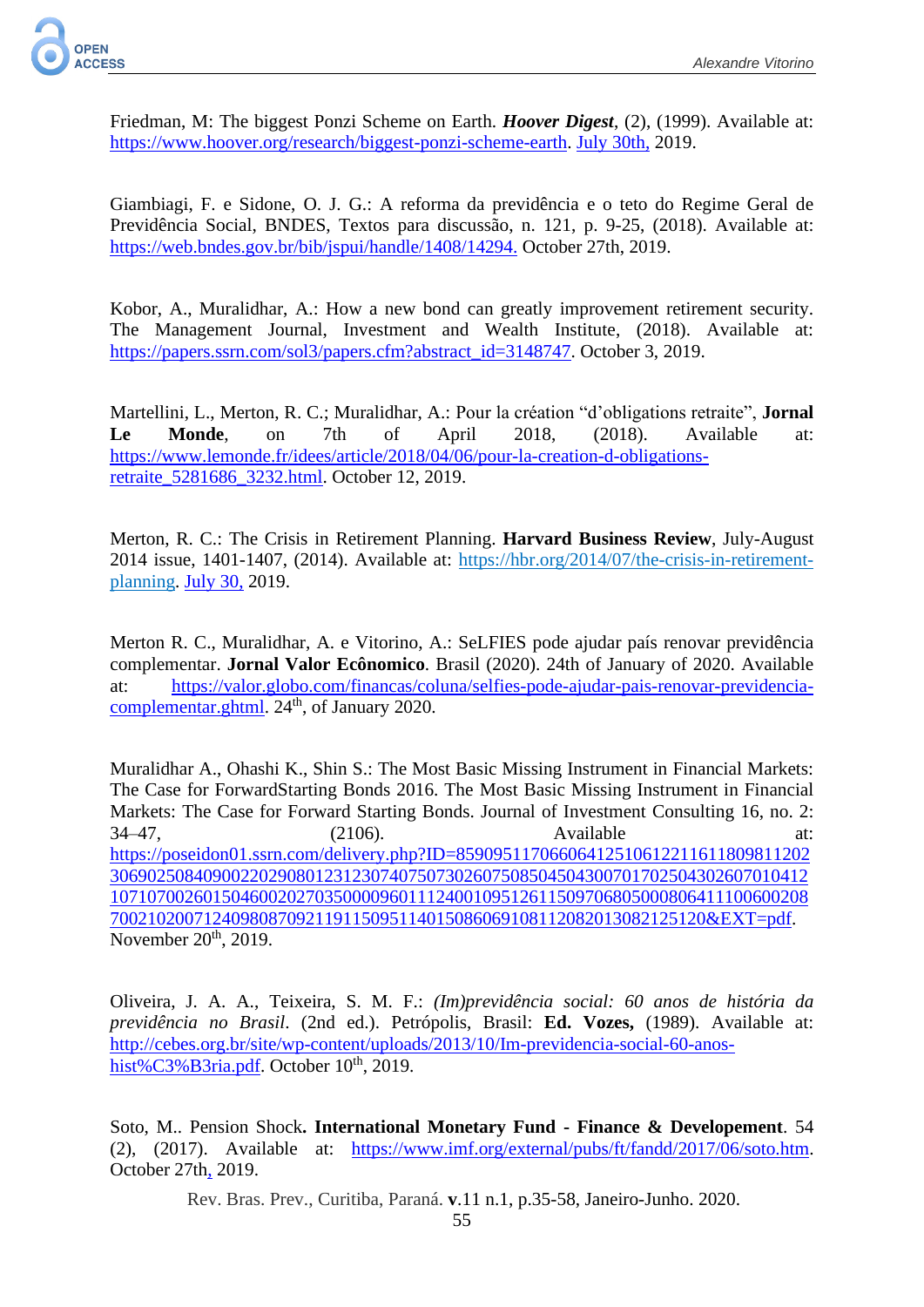

Stiglitz, J. E. and Yun, J. Integration of unemployment insurance with retirement insurance. **Journal of Public Economics**, n. 89, p. 2037-2067. (2008).

Available at:  $\overline{a}$  at: [https://www.researchgate.net/publication/222539011\\_Integration\\_of\\_Unemployment\\_Insuran](https://www.researchgate.net/publication/222539011_Integration_of_Unemployment_Insurance_with_Retirement_Insurance) [ce\\_with\\_Retirement\\_Insurance.](https://www.researchgate.net/publication/222539011_Integration_of_Unemployment_Insurance_with_Retirement_Insurance) January 12th, 2020.

TEIXEIRA, Ib: Como Brasília arruinou a previdência social. **Revista Conjuntura Econômica**, Rio de Janeiro, v. 51, n. 3, p. 43-45, mar. 1997. Available at: [http://bibliotecadigital.fgv.br/ojs/index.php/rce/article/view/37536.](http://bibliotecadigital.fgv.br/ojs/index.php/rce/article/view/37536) October 3<sup>rd</sup>, 2019.

Thaler, R. H.: Nobel Prize Lecture, From cashews to Nudges: The Evolution of Behavioral Economics**. American Economic Review**, 108(6), 1265-1287, 2018 . Available at: [https://pubs.aeaweb.org/doi/pdf/10.1257/aer.108.6.1265,](https://pubs.aeaweb.org/doi/pdf/10.1257/aer.108.6.1265) October 30<sup>th</sup>, 2019.

Thaler, R. and Sunstein, C.. (2003). Libertarian Paternalism. American Economic Review. 93. 175-179. **Available** at: [https://www.researchgate.net/publication/4719322\\_Libertarian\\_Paternalism.](https://www.researchgate.net/publication/4719322_Libertarian_Paternalism) July 30th 2019.

Vise, David A. (2004). "A Card to Borrow Your Future: Can Access to Credit Encourage Savings?" **Washington Post**. October 24th. Available at: [http://www.washingtonpost.com/wpdyn/articles/A56183-2004Oct23.html.](http://www.washingtonpost.com/wpdyn/articles/A56183-2004Oct23.html) February  $14<sup>th</sup>$ . 2020.

Weintraub, A. B. V., Lorenzoni, O. and Ludovico, G.: Poupança Individual de Aposentadoria – PIÁ. **Revista Brasileira de Previdência,** 2017.

$$
RV = \frac{A}{(1 - Q)}
$$

<sup>&</sup>lt;sup>i</sup> A Ponzi scheme (referring to the Italian-American financial criminal Charles Ponzi) is a fraudulent investment operation based in a pyramid model. It involves a promised payment of high abnormally incomes (profits) to investors at the expense of money paid by investors that arrive later instead of income generated by any real business.

<sup>&</sup>lt;sup>ii</sup> Manuel Vieira Tosta (1807-1896) Baron, Viscount and Marquis of Muritiba. He was Minister of War, Minister of Justice and state councilor, in addition to Senator between 1851 and 1889.

iii This exchange is given by the equilibrium rate between an fixed income (annuity) and a lifetime income instrument:  $RV = A / (1-Q)$ :

where *A* represents the interest rate of an annuity, *RV* is the interest rate of a lifetime income instrument, and (1-Q) is the probability of staying alive between the purchase date of the annuity and its expiration.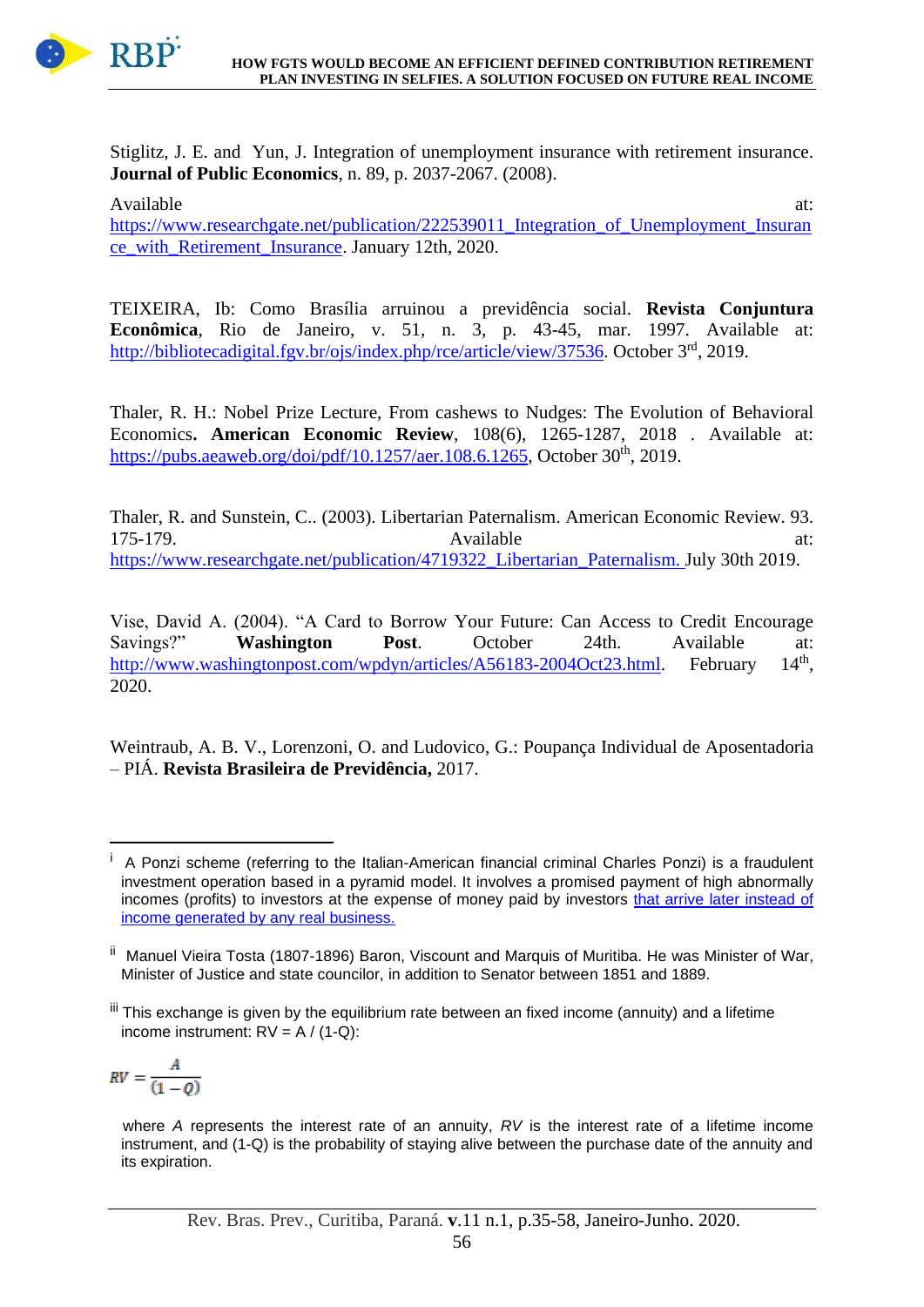# Appendix 1:

 $\overline{\phantom{a}}$ 

| Date       | PAYG cieling (A) | <b>MW</b><br>(B) | A/B   |
|------------|------------------|------------------|-------|
| 01.03.1994 | R\$583           | R\$70            | 8,33  |
| 01.05.1995 | R\$833           | R\$100           | 8,33  |
| 01.05.1996 | R\$958           | R\$112           | 8,55  |
| 01.06.1997 | R\$1.032         | R\$120           | 8,60  |
| 01.06.1998 | R\$1.082         | R\$130           | 8,32  |
| 01.06.1999 | R\$1.255         | R\$136           | 9,23  |
| 01.06.2000 | R\$1.328         | R\$151           | 8,80  |
| 01.06.2001 | R\$1.430         | R\$180           | 7,94  |
| 01.06.2002 | R\$1.562         | R\$200           | 7,81  |
| 01.06.2003 | R\$1.869         | R\$240           | 7,79  |
| 01.01.2004 | R\$2.400         | R\$240           | 10,00 |
| 01.05.2004 | R\$2.509         | R\$260           | 9,65  |
| 01.05.2005 | R\$2.668         | R\$300           | 8,89  |
| 01.04.2006 | R\$2.801         | R\$350           | 8,00  |
| 01.04.2007 | R\$2.894         | R\$380           | 7,62  |
| 01.03.2008 | R\$3.039         | R\$415           | 7,32  |
| 01.02.2009 | R\$3.219         | R\$465           | 6,92  |
| 01.01.2010 | R\$3.467         | R\$510           | 6,80  |
| 01.01.2011 | R\$3.690         | R\$540           | 6,83  |
| 01.03.2011 | R\$3.690         | R\$545           | 6,77  |
| 01.01.2012 | R\$3.916         | R\$622           | 6,30  |
| 01.01.2013 | R\$4.159         | R\$678           | 6,13  |
| 01.01.2014 | R\$4.390         | R\$724           | 6,06  |
| 01.01.2015 | R\$4.664         | R\$788           | 5,92  |
| 01.01.2016 | R\$5.190         | R\$880           | 5,90  |
| 01.01.2017 | R\$5.531         | R\$937           | 5,90  |
| 01.01.2018 | R\$5.646         | R\$954           | 5,92  |
| 01.01.2019 | R\$5.839         | R\$998           | 5,85  |

 **Table 1: PAYG ceiling and MW – 1994 to 2018 - (R\$)**

Source: Ministério da Previdência Social and [http://www.consultor-online.com/2015/06/o-valor-do-salario-de](http://www.consultor-online.com/2015/06/o-valor-do-salario-de-beneficio-pago-no-inss-desde-1994.html)[beneficio-pago-no-inss-desde-1994.html,](http://www.consultor-online.com/2015/06/o-valor-do-salario-de-beneficio-pago-no-inss-desde-1994.html) in 19th Oct 2019. Calculation by author.